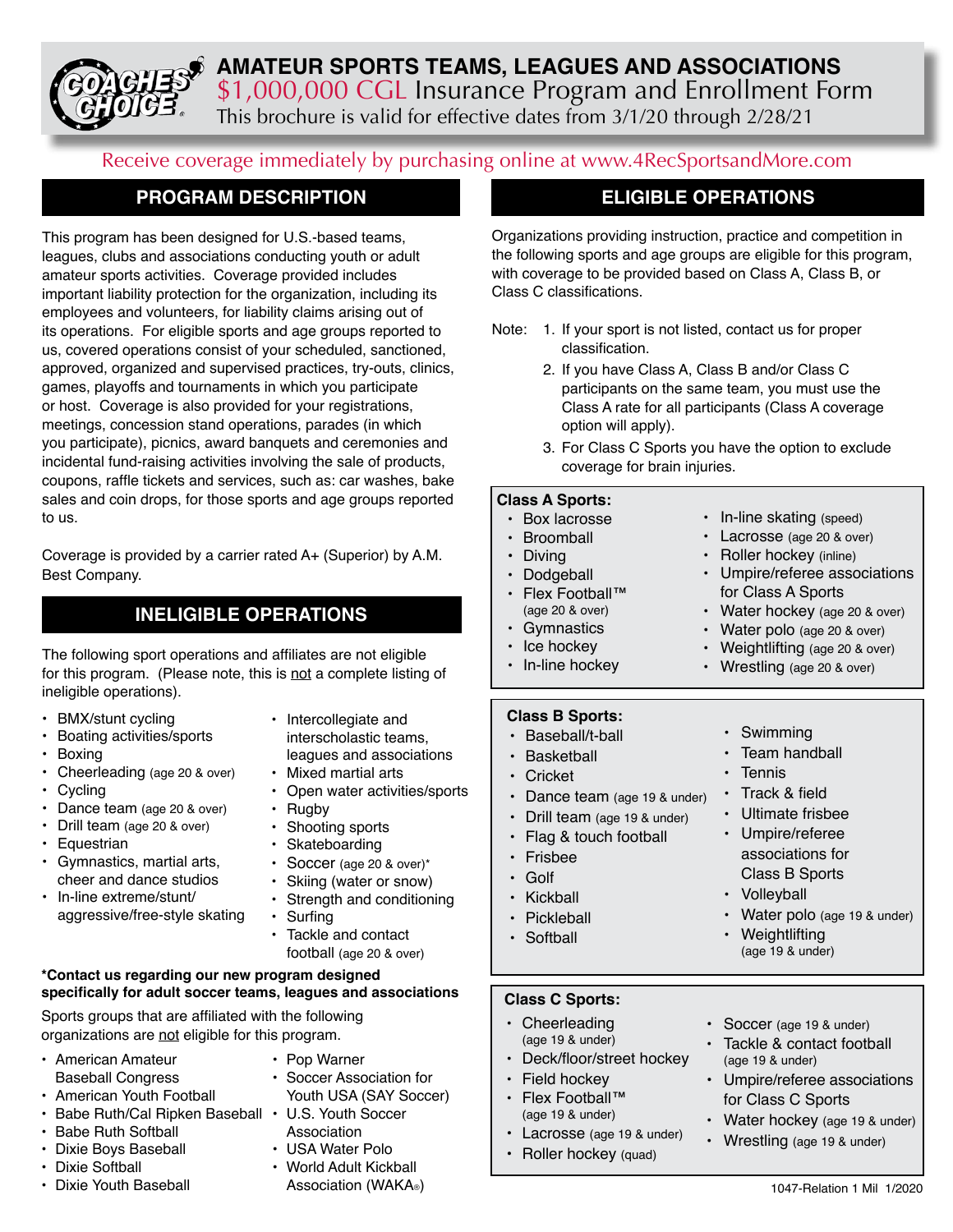### **COVERAGES AND LIMITS**

#### Coverage provided under this program includes:

**Commercial General Liability (CGL) with Broadening Endorsement** – coverage which protects the insured against liability claims for bodily injury and property damages arising out of premises, operations, products and completed operations and personal and advertising injury. Broadening coverages include: Expected or intended injury resulting from the use of reasonable force to protect persons or property; Non-owned watercraft – extended to 58 feet; Supplementary payments - \$2,500 bail bonds, \$500 a day loss of earnings; Knowledge or Notice of Occurrence; Waiver of right of recovery; Bodily injury definition expanded to include mental anguish, mental injury, shock, fright, humiliation, emotional distress or death resulting from bodily injury, sickness or disease; Damage to Premises Rented to You – the term fire is replaced with fire, lightning, explosion, smoke and leaks from sprinklers; Additional coverages: Emergency Real Estate Consultant Fee - \$25,000; Identify Theft Exposure (for directors or officers) - \$25,000; Key Individual Replacement Cost - \$50,000; Lease Cancellation Moving Expense - \$2,500; Temporary Meeting Place - \$25,000; Terrorism Travel Reimbursement (for directors or officers) - \$25,000; Workplace Violence Counseling - \$25,000

**Professional Liability** – provides protection against claims that arise out of the rendering, or failure to render: instruction, demonstration, direction and/or advice relating to the sports activity. Available for Class B & C sports only.

**Legal Liability to Participants (LLP)** – coverage which offers protection against bodily injury liability claims brought by persons participating in covered sports activities. Available for Class B & C sports only.

**Medical Payments for Participants** – coverage which pays the medical and dental expenses incurred by a participant when an accidental injury occurs while participating in your covered sports activities. The coverage is provided on an excess basis, responding after all other medical coverage available to the participant has been exhausted. If no other medical coverage exists, the coverage becomes primary. A \$100 deductible applies to each claim and the benefit period is two years from the date of the accident. Available for Class B & C sports only.

**Hired Auto and Employers' Nonownership Liability** – coverage which protects the insured against liability claims arising out of the maintenance or use of motor vehicles hired or borrowed by the insured on a short-term basis, as well as coverage for those autos your organization does not own, lease, hire, rent or borrow that are used in conjunction with your operations. Coverage does not extend to the transporting of participants or to those vehicles that are rented, hired or borrowed on a long-term basis.

| <b>CLASS A, B, &amp; C SPORTS INCLUDE:</b>                                      |                 |           |  |  |  |
|---------------------------------------------------------------------------------|-----------------|-----------|--|--|--|
| <b>Commercial General Liability (CGL):*</b>                                     | <b>Option 1</b> |           |  |  |  |
| Each Occurrence                                                                 | \$              | 1,000,000 |  |  |  |
| General Aggregate (Other than Products-completed Operations)                    | \$              | 5,000,000 |  |  |  |
| Products-completed Operations Aggregate                                         | \$              | 1,000,000 |  |  |  |
| Personal and Advertising Injury                                                 | \$              | 1,000,000 |  |  |  |
| Damage to Premises Rented to You (Fire Legal Liability)                         | \$              | 1,000,000 |  |  |  |
| Medical Expense (other than participants)                                       | \$              | 5,000     |  |  |  |
| Hired Auto and Employers' Nonownership Liability (not provided while in Hawaii) | \$              | 1,000,000 |  |  |  |
| <b>CLASS B &amp; C SPORTS ALSO INCLUDE:</b>                                     |                 |           |  |  |  |
| Professional Liability*                                                         | \$              | 1,000,000 |  |  |  |
| Legal Liability to Participants (LLP)*                                          | \$              | 1,000,000 |  |  |  |
| Medical Payments for Participants (excess) \$100 per claim deductible applies   | \$              | 25,000    |  |  |  |

\*Brain injury to a Class C player is excluded

| <b>Class C Sports Only:</b>                                                                                                                                                                                    |                                           |  |  |  |
|----------------------------------------------------------------------------------------------------------------------------------------------------------------------------------------------------------------|-------------------------------------------|--|--|--|
| Class C Sports have the option to include limited coverage for brain injuries. If you include the coverage,<br>the limit for "brain injury" will be limited to \$1,000,000 for those players in Class C Sports |                                           |  |  |  |
| Brain Injury limit/Aggregate limit                                                                                                                                                                             | $\frac{1}{2}$ \$ 1,000,000 / \$ 1,000,000 |  |  |  |
| Loss Adjustment Expense limit/Aggregate limit                                                                                                                                                                  | $\frac{1}{2}$ \$ 1,000,000 / \$ 1,000,000 |  |  |  |

"Brain injury" means concussion, chronic traumatic encephalopathy or any other injury to the brain and any symptoms, conditions, disorders and diseases, including death, resulting therefrom but only if such injury occurs as a result of specific events occurring during the policy period.

**Please contact us for higher/different limit options or visit us online for an immediate quote.**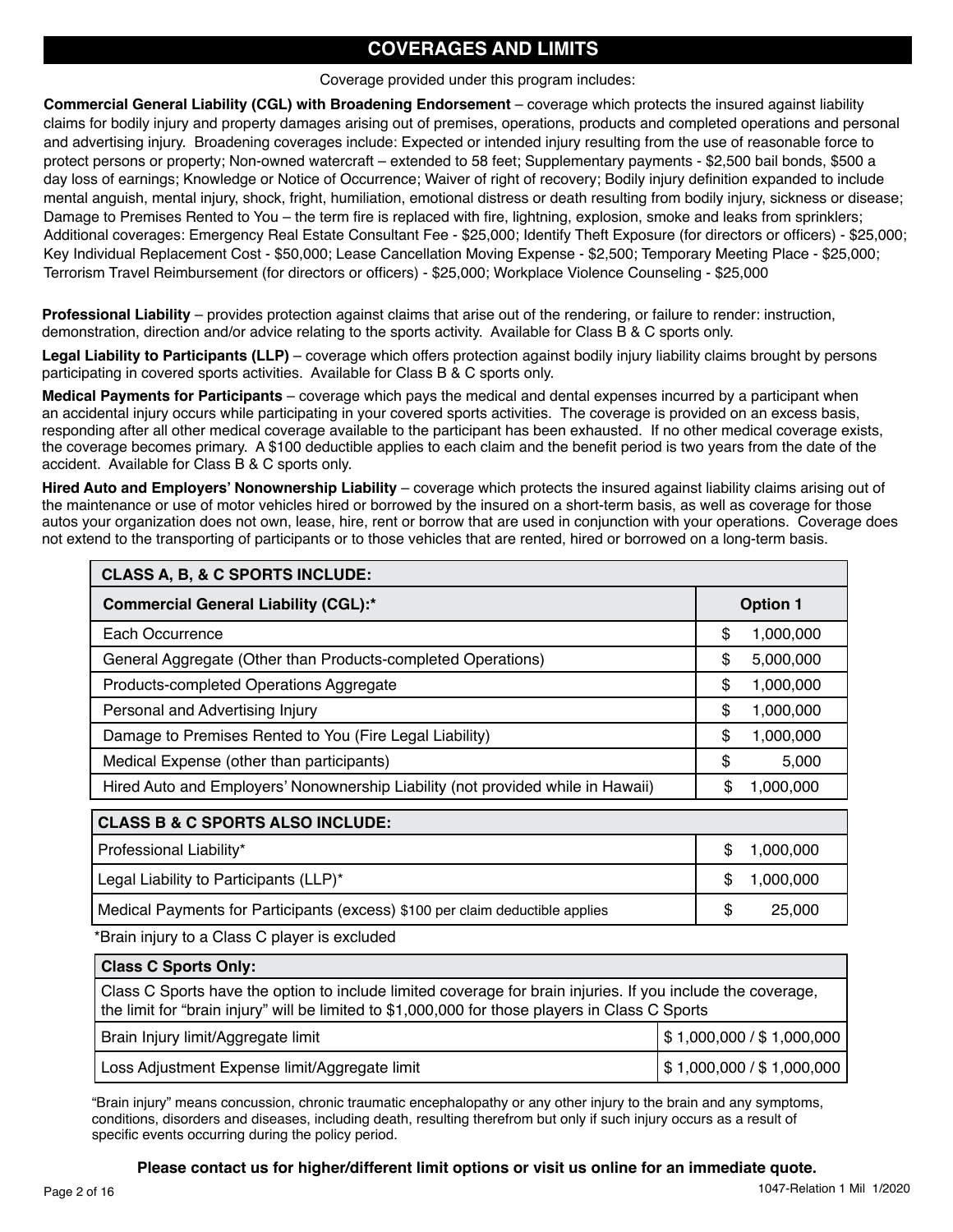### **PROGRAM RATES AND MINIMUM PREMIUMS**

| <b>CLASS A SPORTS – Rates</b> (per participant, per sport)                                         |                       |  |  |  |  |
|----------------------------------------------------------------------------------------------------|-----------------------|--|--|--|--|
|                                                                                                    | \$1,000,000 CGL Limit |  |  |  |  |
| <b>Rates</b> – All Sports, All Ages,<br>including Umpire & Referee Associations for Class A Sports | \$3.57                |  |  |  |  |
| <b>Minimum Premium</b>                                                                             | \$300.00              |  |  |  |  |

| <b>CLASS B SPORTS - Rates</b> (per participant, per sport)                  |            |                                                |            |                      |  |  |
|-----------------------------------------------------------------------------|------------|------------------------------------------------|------------|----------------------|--|--|
|                                                                             |            | \$1,000,000 CGL Limit \$25,000 Medical Payment |            |                      |  |  |
| <b>Ages</b>                                                                 | 12 & Under | $13 - 15$                                      | $16 - 19$  | <b>20 &amp; Over</b> |  |  |
| Baseball, t-ball                                                            | \$<br>6.28 | \$10.45                                        | \$16.67    | \$30.45              |  |  |
| Basketball, Ultimate frisbee, Flag & touch football, Team handball, Running | \$<br>6.04 | 7.22<br>\$                                     | \$15.09    | \$20.33              |  |  |
| Frisbee, Golf, Kickball, Tennis, Track & field, Swimming, Pickleball        | \$<br>5.75 | \$<br>5.75                                     | \$<br>5.75 | \$5.75               |  |  |
| Drill team, Dance team                                                      | \$<br>6.43 | \$7.80                                         | \$16.93    | N/A                  |  |  |
| Cricket, Squash                                                             | \$<br>5.90 | \$<br>9.50                                     | \$14.87    | \$26.74              |  |  |
| Water polo                                                                  | \$<br>7.40 | \$<br>8.50                                     | \$10.27    | Class A<br>\$3.57    |  |  |
| Softball                                                                    | \$<br>5.93 | \$<br>7.10                                     | \$16.67    | \$30.45              |  |  |
| Umpire & referee associations for Class B Sports                            | \$<br>8.77 | \$<br>8.77                                     | \$8.77     | \$8.77               |  |  |
| Volleyball                                                                  | \$<br>6.10 | \$<br>6.10                                     | \$<br>6.10 | \$6.10               |  |  |
| Weightlifting                                                               | \$17.05    | \$17.05                                        | \$17.05    | Class A<br>\$3.57    |  |  |
| <b>Minimum Premium</b>                                                      |            |                                                | \$300.00   |                      |  |  |

| <b>CLASS C SPORTS - Rates (per participant, per sport)</b>      |                                 |                                                                                               |            |                   |                                                                                         |                      |            |                   |  |
|-----------------------------------------------------------------|---------------------------------|-----------------------------------------------------------------------------------------------|------------|-------------------|-----------------------------------------------------------------------------------------|----------------------|------------|-------------------|--|
|                                                                 |                                 | \$1,000,000 CGL & LLP Limit<br>\$25,000 Medical Payment<br>With Limited Brain Injury Coverage |            |                   | \$1,000,000 CGL & LLP Limit<br>\$25,000 Medical Payment<br><b>Brain Injury EXCLUDED</b> |                      |            |                   |  |
| <b>Ages</b>                                                     | 12 <sub>8</sub><br><b>Under</b> | $13 - 15$                                                                                     | $16 - 19$  | 20 &<br>Over      | 12 <sub>8</sub><br>20 <sub>8</sub><br>$16 - 19$<br>$13 - 15$<br><b>Under</b><br>Over    |                      |            |                   |  |
| Deck/floor/street hockey, Field<br>hockey, Roller hockey (quad) | \$<br>6.75                      | \$7.93                                                                                        | \$15.80    | \$21.04           | $\mathfrak{S}$<br>6.04                                                                  | $\mathbb{S}$<br>7.22 | \$15.09    | \$20.33           |  |
| Cheerleading                                                    | 7.14<br>\$                      | \$8.51                                                                                        | \$17.65    | N/A               | \$6.43                                                                                  | \$<br>7.80           | \$16.94    | N/A               |  |
| Lacrosse, Water hockey,<br>Flex Football™                       | \$<br>8.11                      | \$9.21                                                                                        | \$10.98    | Class A<br>\$3.57 | \$<br>7.40                                                                              | \$8.50               | \$10.27    | Class A<br>\$3.57 |  |
| Soccer                                                          | \$<br>8.72                      | \$10.00                                                                                       | \$12.05    | N/A               | \$<br>8.01                                                                              | $\mathbb{S}$<br>9.29 | \$11.34    | N/A               |  |
| Tackle and contact football                                     | \$23.84                         | \$42.09                                                                                       | \$56.19    | N/A               | \$22.41                                                                                 | \$40.66              | \$54.76    | N/A               |  |
| Wrestling                                                       | \$17.76                         | \$17.76                                                                                       | \$17.76    | Class A<br>\$3.57 | \$17.05                                                                                 | \$17.05              | \$17.05    | Class A<br>\$3.57 |  |
| Umpire & referee associations for<br>Class C Sports             | \$<br>9.48                      | \$<br>9.48                                                                                    | \$<br>9.48 | \$9.48            | $\frac{1}{2}$<br>8.77                                                                   | \$<br>8.77           | \$<br>8.77 | \$8.77            |  |
| <b>Minimum Premiums</b>                                         |                                 | \$300.00                                                                                      |            |                   |                                                                                         |                      | \$300.00   |                   |  |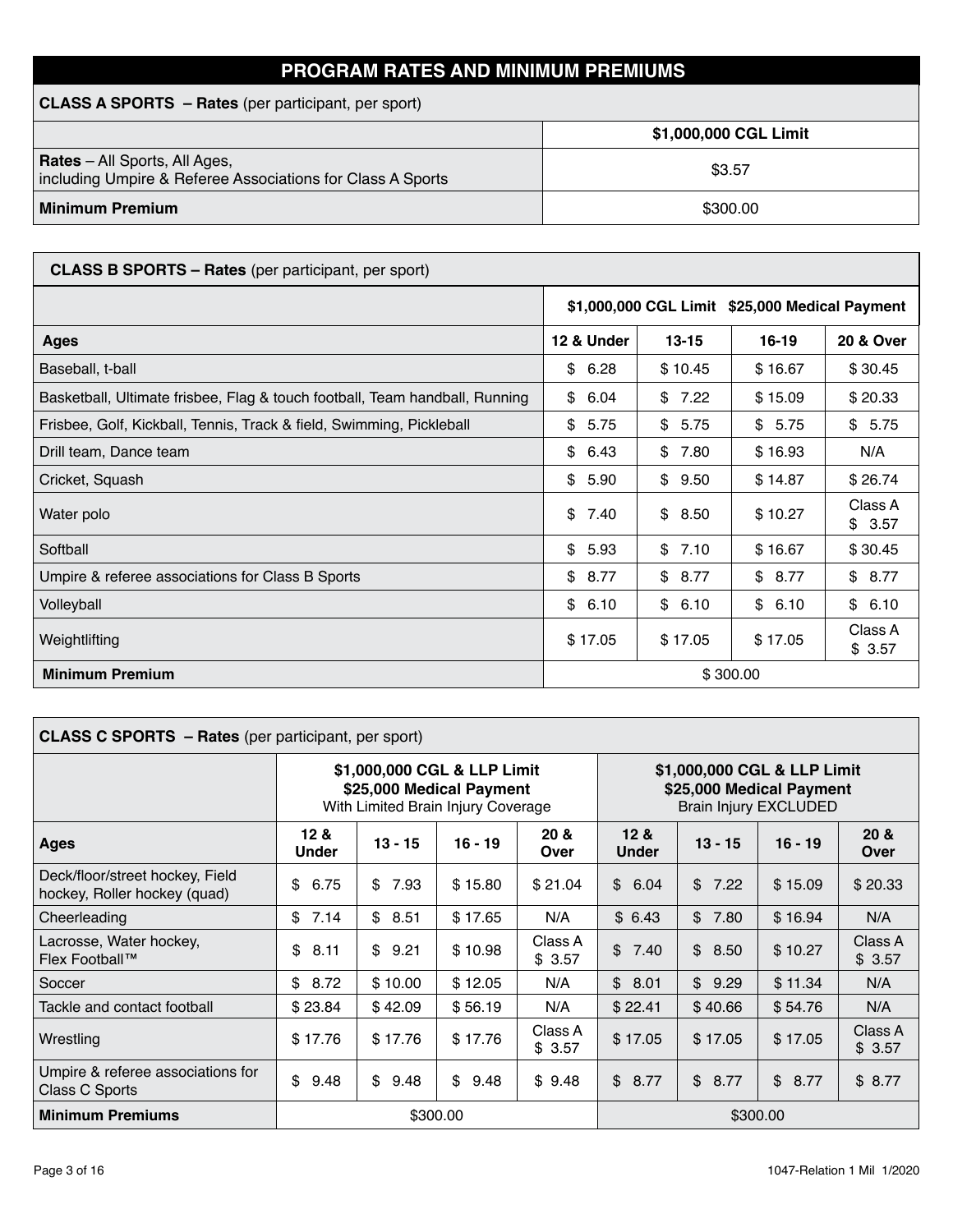### **EXCLUSIONS**

The following represent only some of the exclusions contained in this policy.

- 24-hour premises liability
- Abuse, molestation, harassment or sexual conduct
- All operations listed as ineligible
- Amusement devices (eg: rides, slides, inflatables, bungees, climbing walls, dunk tanks)
- Asbestos
- Babysitting/child care services
- Carnivals/festivals
- Concerts
- Cryogenic chambers/therapy
- Employment-related practices
- Events involving gambling (eg: bingo, casino nights, poker, Texas hold'em tournaments)
- Events where alcoholic beverages are furnished or served by you, your employees or your "volunteer workers"
- **Fireworks**
- Fungi or bacteria
- Haunted attractions
- Lead
- Non-rostered participants at tournaments hosted by the insured
- Operation, ownership or management of any athletic facility or field, other than while being used for covered activities
- Outside concessionaires and vendors in conjunction with your organization
- Sports events/activities involving participants in sports other than those reported and for whom a premium has been paid
- Transportation of participants
- Violation of statutes that govern e-mails, faxes, phone calls or other methods of sending materials or information

### **OPTIONAL COVERAGES AVAILABLE**

# **Sexual Abuse or Sexual Molestation Liability**

**OR**

#### **Abuse, Molestation, Harassment or Sexual Conduct Defense Cost Reimbursement**

This program includes two options for coverage for claims arising out of sexual abuse or sexual molestation:

- Option 1: \$1,000,000 of liability coverage for sums the insured becomes legally obligated to pay as damages because of loss arising out of any actual or threatened sexual abuse or sexual molestation. This limit is part of, not in addition to, the general liability limit selected.
- Option 2: \$100,000 of coverage for reimbursement of defense costs only resulting from claims arising out of abuse, molestation, harassment or sexual conduct.

Coverage Conditions:

- 1. Coverage is contingent upon completion, as well as review and approval from us, of the underwriting questions found on page 10.
- 2. Coverage is not available on a stand-alone basis. You must have commercial general liability coverage for your team, league or association with our Amateur Sports RPG Insurance Program.
- 3. Only one option may be purchased.

| <b>Rates</b>                                                                                                         |                                                      |
|----------------------------------------------------------------------------------------------------------------------|------------------------------------------------------|
| <b>Options</b>                                                                                                       | <b>Rates</b>                                         |
| <b>Option 1 - \$1,000,000</b><br>Sexual Abuse or Sexual Molestation Liability                                        | \$0.71 Per participant<br>(\$150.00 minimum premium) |
| <b>Option 2 - \$100,000</b><br>Abuse, Molestation, Harassment or Sexual<br><b>Conduct Defense Cost Reimbursement</b> | \$100.00<br>(Flat rate)                              |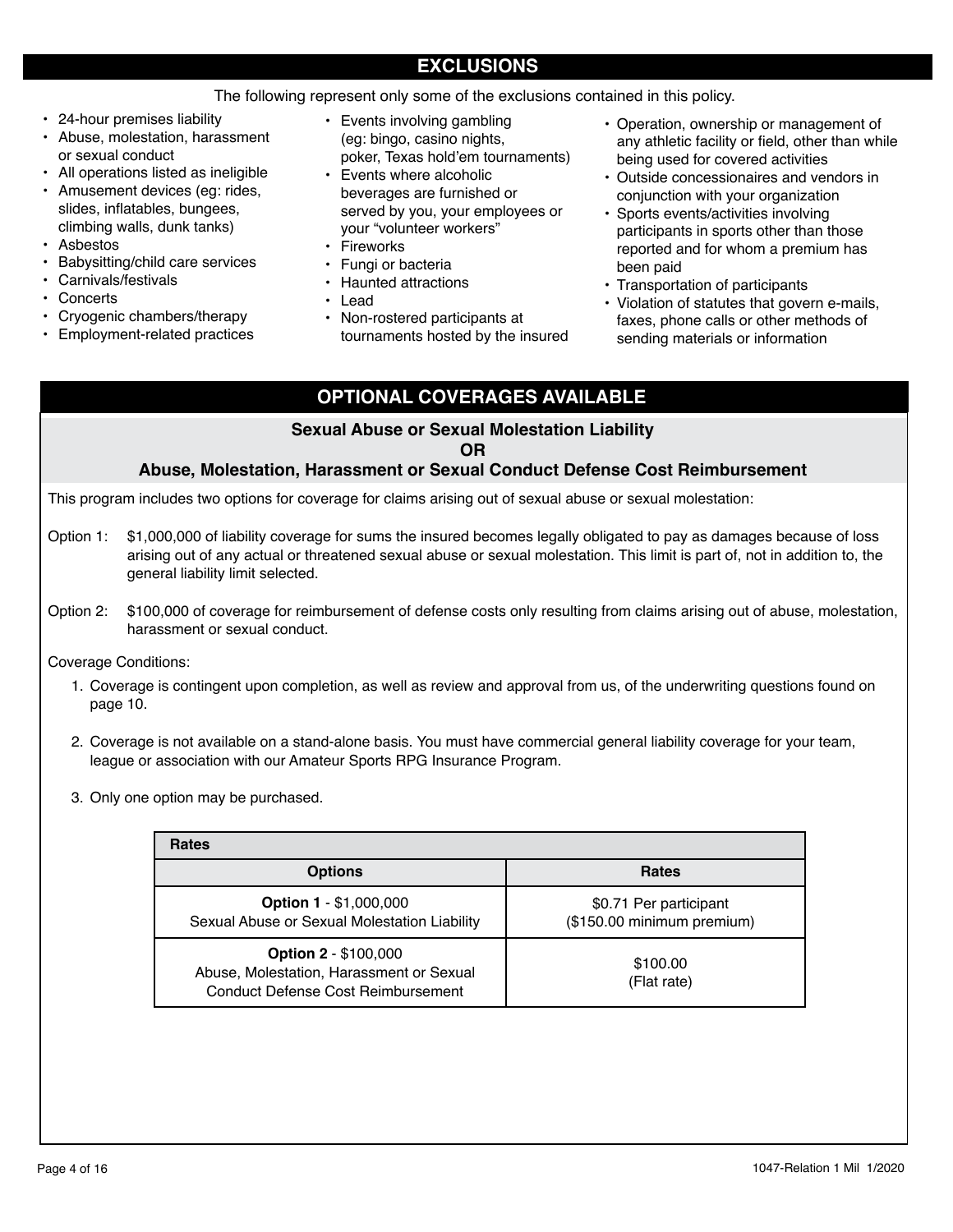### **OPTIONAL COVERAGES AVAILABLE CONTINUED**

#### **Equipment and Contents Coverage (Inland Marine)**

This provides coverage for direct loss or damage to your sports equipment, field maintenance equipment, concession stand equipment (excluding products) and small portable storage sheds that you own. You must insure the full replacement cost of all of your equipment and contents to avoid a co-insurance penalty at the time of loss. Should you add additional equipment or contents to your inventory, please contact us to have your insured value amended to avoid a co-insurance penalty.

#### Coverage conditions:

- 1. Coverage is not available on a stand-alone basis. You must have commercial general liability coverage for your team, league or association with our Amateur Sports RPG Insurance Program.
- 2. Coverage cannot be extended to cover non-structural glass or permanent structures such as concession stands, bathrooms, storage units that are permanent or press boxes.
- 3. Coverage will be effective the day after we receive the proper completed enrollment form with premium and will expire on the expiration date of your Amateur Sports RPG Insurance Program.

| <b>Rates</b> |                                 |   |      |  |                   |                                  |  |  |
|--------------|---------------------------------|---|------|--|-------------------|----------------------------------|--|--|
|              | <b>Total Value per Location</b> |   | Rate |  | <b>Deductible</b> | <b>Minimum</b><br><b>Premium</b> |  |  |
| S            | 1 - \$ 10,000                   |   | .03  |  | 250               | \$100.00                         |  |  |
| \$           | 10,001 - \$100,000              | S | .026 |  | 1,000             | \$100.00                         |  |  |
| ß.           | $100,001 +$                     | S | .026 |  | 2,500             | \$100.00                         |  |  |

#### **Hosted Tournament Coverage (available for Class B & Class C sports only)**

Hosted tournaments are those you organize and operate that include participants who are not members of your club or team. Coverage excludes non-rostered participants that participate in tournaments you host unless this optional coverage is purchased. The named insured and their rostered members are automatically covered for participation in tournaments conducted by others without purchasing this additional coverage. Please contact us for additional information on this available optional coverage.

#### **Premises Liability for Sports Fields**

If you are a not-for-profit organization and you own, operate or are responsible for a sports field(s) on a 24 hour basis and do not rent, donate or lease the field(s) out to other organizations, this coverage provides you with premises liability for the field(s). The use of the field(s) can only be for those sports and age groups that you have purchased commercial general liability coverage for under the Amateur Sports RPG Insurance Program. Please contact us for additional information on this available optional coverage.

#### **Directors' & Officers' Liability including Employment Practices Liability**

This coverage provides important protection for amateur sports organizations for claims arising out of allegations of errors, omissions, or wrongful acts committed by its directors, officers, employees or volunteers. This coverage will respond to allegations of discrimination, wrongful dismissal, acts beyond granted authority, failure to deliver services and wrongful employment practices. Please contact us for additional information on this available optional coverage.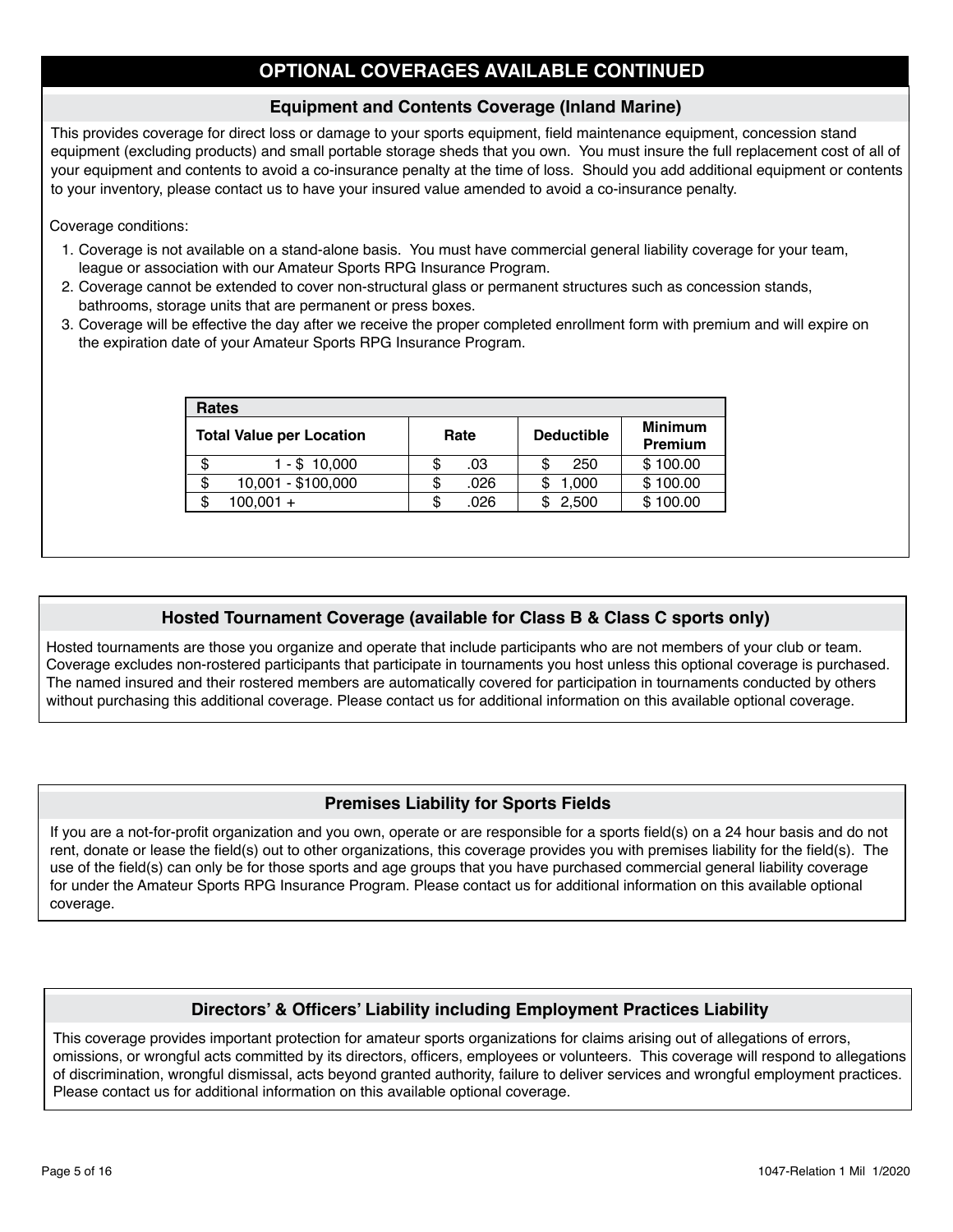#### **1. How soon does coverage start? When will we receive proof of coverage?**

Coverage can be bound the date after we receive a completed enrollment form and the appropriate premium. Please allow adequate time for us to process your enrollment form and issue certificates.

#### **2. When should we make our coverage effective?**

The effective date is the date you need your insurance to start. For many, this is the first day that your organization has try outs or practices. If you are renewing coverage with us, use the expiration date of your existing coverage. Coverage will be in effect for one year.

#### **3. Our organization has not had try outs and we are not sure how many participants we will have for each sport and age group, how should I report my number of participants?**

You will need to report the maximum number of participants for each age group and sport according to your projected rosters. You may add additional participants at any time by using the Amateur Sports Supplemental form.

#### **4. If a participant plays several sports in the organization, do we charge for each sport?**

Yes, the rate is based on a per participant for each sport and age group.

#### **5. If we need to request another certificate of insurance for a field/gym that we are using, how do we do this?**

A written request from the organization contact is required. There is a certificate request form that will be sent with your original coverage documents that can either be faxed or e-mailed to us. Please allow adequate time for processing.

#### **6. Does this coverage follow the participants where ever they go to practice or play?**

Coverage will follow the reported participants as long as they are participating in covered, sponsored and/or supervised activities of the insured including tournaments hosted by other organizations. Coverage does not apply to the transportation of participants.

#### **7. Will we receive a policy after submitting the enrollment form?**

You will receive a certificate of insurance as proof of coverage. Coverage is offered exclusively through Sports, Leisure and Entertainment Risk Purchasing Group (RPG). The RPG receives a master policy from the company. Submission of this enrollment form confirms your desire to receive coverage through the RPG. Each member receives their own certificate of insurance as their evidence of coverage. The limits of insurance apply individually to each insured member organization-there are no shared limits of liability with any other members. A copy of the RPG master policy can be requested in writing to: Relation Insurance Services, P.O. Box 25936, Overland Park, KS 66225 or programs@relationinsurance.com.



This brochure is for illustrative purposes only and is not a contract of insurance. You must refer to the actual policy for complete information regarding coverage terms, conditions and exclusions as they may change from one coverage period to the next. You may request a copy of the full policy by submitting a written request to us.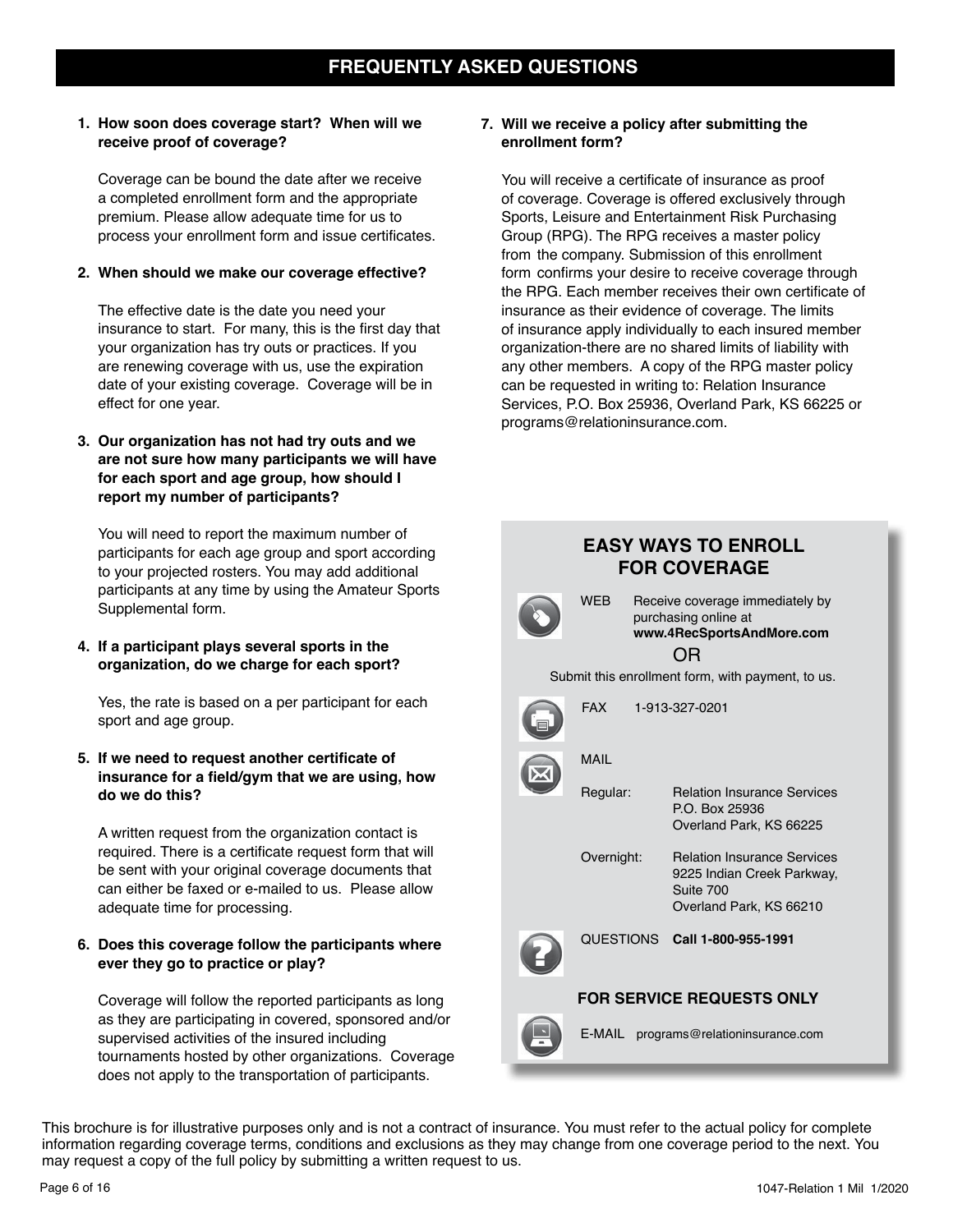

# **Enrollment Form - \$1,000,000 CGL Option Amateur Sports Teams, Leagues and Associations**

Valid for effective dates from 3/1/20 through 2/28/21

Completion of this enrollment form confirms your desire to obtain insurance through the Sports, Leisure and Entertainment Risk Purchasing Group. A risk purchasing group (RPG) provides group purchasing power for similar risks resulting in potential advantageous coverage terms, competitive rates, risk management bulletins, and rewards for favorable group loss experience. An RPG administration fee may be charged. The submission of this enrollment form and/or the acceptance of payment does not guarantee coverage. Certain operations are not eligible for coverage by this program. We reserve the right to decline any request for coverage.

#### **TO AVOID PROCESSING DELAYS, PLEASE:**

- **1. Complete all sections (print legibly)**
- **2. Sign and date where required**
- **3. Remit completed enrollment form (pages 7 16) with payment**

#### **Limits above \$1,000,000 are available.**

|                             | $\bigcirc$ I am a new account                                              | $\bigcirc$ I am renewing my coverage                                                                                                                                                                                                                                     |
|-----------------------------|----------------------------------------------------------------------------|--------------------------------------------------------------------------------------------------------------------------------------------------------------------------------------------------------------------------------------------------------------------------|
|                             |                                                                            |                                                                                                                                                                                                                                                                          |
|                             | your personal name or DBA.                                                 | Note: This is the name that will appear on your Certificate of Insurance. If your company is a Sole Proprietorship, then this will be                                                                                                                                    |
|                             |                                                                            | Applicant is a: $\bigcirc$ Sole Proprietorship $\bigcirc$ Limited Liability Co. $\bigcirc$ Corporation $\bigcirc$ Partnership                                                                                                                                            |
| <b>GENERAL<br/>FORMATIO</b> |                                                                            |                                                                                                                                                                                                                                                                          |
|                             |                                                                            |                                                                                                                                                                                                                                                                          |
|                             |                                                                            |                                                                                                                                                                                                                                                                          |
|                             |                                                                            |                                                                                                                                                                                                                                                                          |
|                             |                                                                            |                                                                                                                                                                                                                                                                          |
|                             |                                                                            |                                                                                                                                                                                                                                                                          |
|                             | Electronic Disclosure and Consent)                                         | (By listing an email address, you are giving us permission to contact you by email about your policy. Refer to page 14 of the application for                                                                                                                            |
|                             |                                                                            |                                                                                                                                                                                                                                                                          |
|                             |                                                                            | Coverage will begin the day after the completed enrollment form and premium are received and approved by<br>us, or on a later date you specify below. (If renewing coverage, please provide the expiration date of your current                                          |
| <b>DATES</b>                | policy).                                                                   |                                                                                                                                                                                                                                                                          |
|                             |                                                                            |                                                                                                                                                                                                                                                                          |
|                             |                                                                            |                                                                                                                                                                                                                                                                          |
|                             | 1. Form of business:<br>$\bigcirc$ Not-for-profit organization             | $\bigcirc$ For-profit organization                                                                                                                                                                                                                                       |
|                             | 2. Type of organization:                                                   |                                                                                                                                                                                                                                                                          |
|                             |                                                                            |                                                                                                                                                                                                                                                                          |
|                             | Individual team                                                            |                                                                                                                                                                                                                                                                          |
|                             |                                                                            | League or club (an entity organized to provide regulated competition for multiple teams participating in a specific sport)                                                                                                                                               |
| <b>ORMATIO</b>              |                                                                            | Association (an entity, usually not-for-profit, that exists to further a particular sport, to protect the public interest and the<br>interests of the participants of that sport. A fee is typically charged to become a member and formal rules/regulations are usually |
| BUSINE                      | required and enforced)                                                     |                                                                                                                                                                                                                                                                          |
|                             |                                                                            |                                                                                                                                                                                                                                                                          |
|                             | 3. Are you seeking coverage for all participants within your organization? | $\bigcirc$ Yes<br>$\bigcirc$ No                                                                                                                                                                                                                                          |
|                             |                                                                            | $\bigcirc$ No<br>4. Do any of your teams include both youth athletes (Class B or Class C sports) and $\bigcirc$ Yes                                                                                                                                                      |
|                             | adult athletes (Class A sports) participating together on the same team?   | If yes, you must use the Class A rate for all participants when rating your premium. Class A coverage will apply.                                                                                                                                                        |
|                             |                                                                            |                                                                                                                                                                                                                                                                          |

**Relation Insurance Services - Specialty Risk, Inc. • P.O. Box 25936 • Overland Park, KS 66225 • 1-800-955-1991 E-mail = programs@relationinsurance.com • Fax 1-913-327-0201 • www.4RecSportsAndMore.com** CA #0H18178, TX #1657333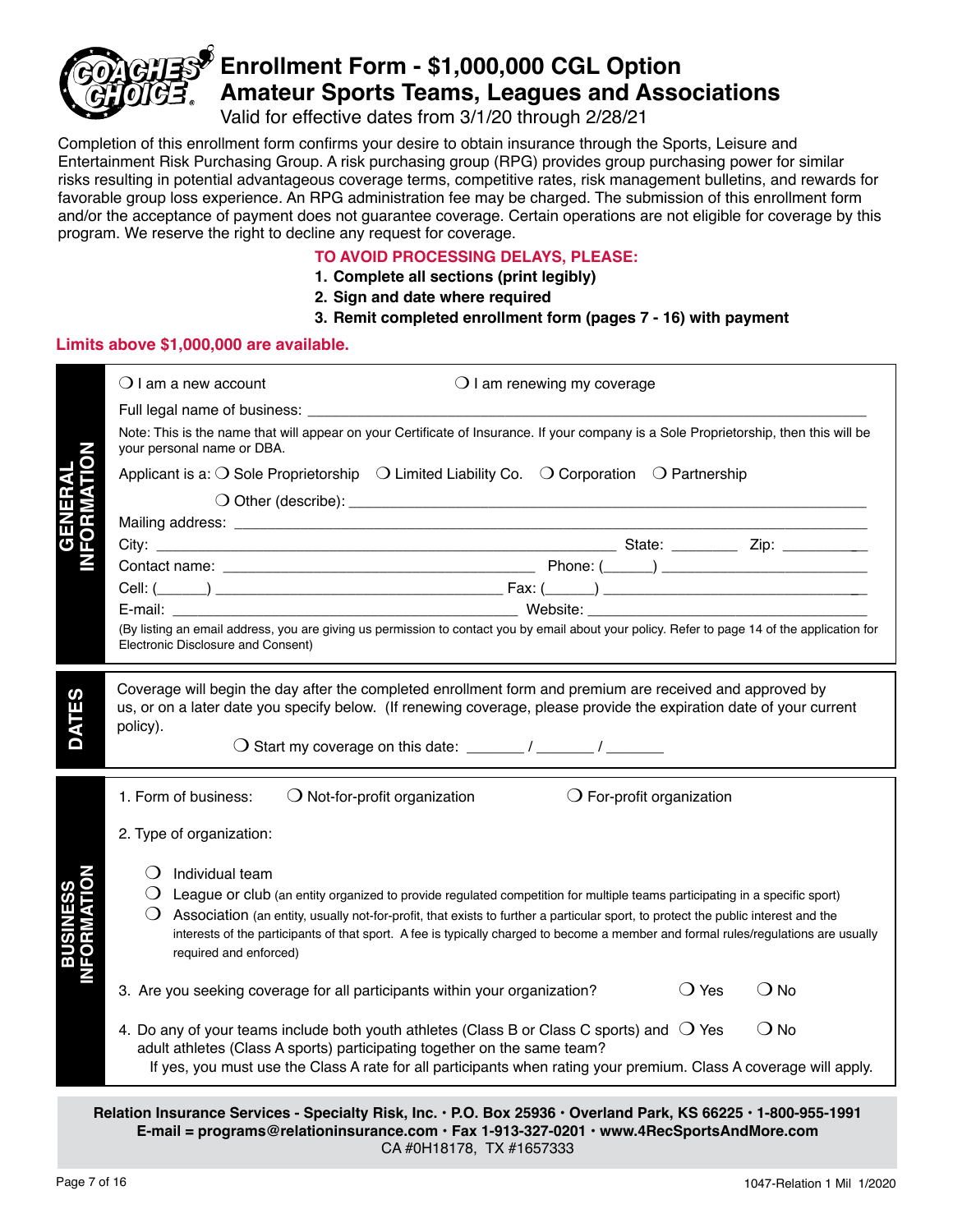|              | 5. Are you a member of any of the following organizations? (check those that apply)                                                                                                                                                                                                                                                                                                                                                                                                                                                                                                          |                                                                               |                              |                              |
|--------------|----------------------------------------------------------------------------------------------------------------------------------------------------------------------------------------------------------------------------------------------------------------------------------------------------------------------------------------------------------------------------------------------------------------------------------------------------------------------------------------------------------------------------------------------------------------------------------------------|-------------------------------------------------------------------------------|------------------------------|------------------------------|
|              | $\bigcirc$ No, we are not a member of any of these organizations                                                                                                                                                                                                                                                                                                                                                                                                                                                                                                                             |                                                                               |                              |                              |
|              | $\bigcirc$ American Amateur Baseball Congress                                                                                                                                                                                                                                                                                                                                                                                                                                                                                                                                                | $\bigcirc$ Dixie Softball                                                     |                              |                              |
|              | O American Youth Football                                                                                                                                                                                                                                                                                                                                                                                                                                                                                                                                                                    | $\bigcirc$ Dixie Youth Baseball                                               |                              |                              |
|              | O Babe Ruth/Cal Ripken Baseball                                                                                                                                                                                                                                                                                                                                                                                                                                                                                                                                                              | $\bigcirc$ Pop Warner                                                         |                              |                              |
|              | $\bigcirc$ Babe Ruth Softball                                                                                                                                                                                                                                                                                                                                                                                                                                                                                                                                                                | O U.S. Youth Soccer Association                                               |                              |                              |
|              | $\bigcirc$ World Adult Kickball Association (WAKA <sup>®</sup> )                                                                                                                                                                                                                                                                                                                                                                                                                                                                                                                             | $\bigcirc$ USA Water Polo<br>○ Soccer Association for Youth, USA (SAY Soccer) |                              |                              |
|              | $\bigcirc$ Dixie Boys Baseball<br>6. Is there any form of player compensation or prize money awarded for participation? $\bigcirc$ Yes $\bigcirc$ No                                                                                                                                                                                                                                                                                                                                                                                                                                         |                                                                               |                              |                              |
|              |                                                                                                                                                                                                                                                                                                                                                                                                                                                                                                                                                                                              |                                                                               |                              |                              |
|              | 7. Are you a school sanctioned sports team or league?                                                                                                                                                                                                                                                                                                                                                                                                                                                                                                                                        |                                                                               |                              | $\bigcirc$ Yes $\bigcirc$ No |
|              | 8. Are you a gymnastics, martial arts, cheer or dance studio?                                                                                                                                                                                                                                                                                                                                                                                                                                                                                                                                |                                                                               |                              | $\bigcirc$ Yes $\bigcirc$ No |
|              | 9. Are you a municipality or a park and recreation division?<br>(This program ONLY provides coverage for your municipality or parks and recreation division with<br>respect to those teams/leagues reported and approved.)                                                                                                                                                                                                                                                                                                                                                                   |                                                                               |                              | $\bigcirc$ Yes $\bigcirc$ No |
|              | 10. Are any of your activities held on private residential property?                                                                                                                                                                                                                                                                                                                                                                                                                                                                                                                         |                                                                               | $\bigcirc$ Yes $\bigcirc$ No |                              |
|              | 11. Does the named insured own or operate any pools?                                                                                                                                                                                                                                                                                                                                                                                                                                                                                                                                         |                                                                               | $\bigcirc$ Yes $\bigcirc$ No |                              |
|              | 12. Does the named insured own or have 24 hour responsibility of a facility or field?                                                                                                                                                                                                                                                                                                                                                                                                                                                                                                        |                                                                               |                              | $\bigcirc$ Yes $\bigcirc$ No |
|              | The exposures/activities listed above may or may not be covered by this progam and any resulting claims could be denied. If you wish to<br>cover any of these activities, please contact us to determine if other coverage options are available.                                                                                                                                                                                                                                                                                                                                            |                                                                               |                              |                              |
|              | 13. If you suspect an athlete has a concussion, do you have an action plan that includes:                                                                                                                                                                                                                                                                                                                                                                                                                                                                                                    |                                                                               |                              |                              |
|              | a. Immediately removing the athlete from play or practice?                                                                                                                                                                                                                                                                                                                                                                                                                                                                                                                                   |                                                                               | ◯ Yes                        | ○ No                         |
|              | b. Keeping the athlete out of play or practice until they provide written clearance<br>from a licensed physician?                                                                                                                                                                                                                                                                                                                                                                                                                                                                            |                                                                               | ◯ Yes                        | $\bigcirc$ No                |
|              | 14. Does your operation involve tackle/contact football or Flex Football™?<br>If yes,                                                                                                                                                                                                                                                                                                                                                                                                                                                                                                        |                                                                               | $\bigcirc$ Yes               | $\bigcirc$ No                |
|              | Do you maintain a system for your tackle/contact football or Flex Football™ activities that includes<br>communication (in written or electronic form) of education materials to participants, parents and<br>coaches about the nature of risk of concussions, including but not limited to information such as:<br>focusing on prevention and preparedness to keep athletes safe; understanding concussions and<br>potential consequences of the injury; recognizing concussion symptoms and how to respond; and<br>learning about steps for returning to play after a suspected concussion? |                                                                               | $\bigcirc$ Yes $\bigcirc$ No |                              |
|              | NOTE: The Center for Disease Control and Prevention offers free information, as well as a free online<br>concussion training course on their website: www.cdc.gov/concussion/HeadsUp/youth.html                                                                                                                                                                                                                                                                                                                                                                                              |                                                                               |                              |                              |
|              |                                                                                                                                                                                                                                                                                                                                                                                                                                                                                                                                                                                              |                                                                               |                              |                              |
|              | COSTS ARE 100% FULLY EARNED AND NON-REFUNDABLE/NON-TRANSFERRABLE ONCE COVERAGE<br>BEGINS, COVERAGE IS CONTINGENT UPON RECEIPT OF PAYMENT AND A FULLY COMPLETED<br>ENROLLMENT FORM. NO COVERAGE WILL BE DEEMED IN EFFECT UNTIL THE ACCURATE PAYMENT IS<br>RECEIVED BY THE COMPANY OR THEIR REPRESENTATIVE.<br><b>CANCELLATIONS/CHANGES CAN ONLY BE MADE BY THE NAMED INSURED.</b>                                                                                                                                                                                                             |                                                                               |                              |                              |
| Page 8 of 16 |                                                                                                                                                                                                                                                                                                                                                                                                                                                                                                                                                                                              |                                                                               |                              | 1047-Relation 1 Mil 1/2020   |

### **COSTS ARE 100% FULLY EARNED AND NON-REFUNDABLE/NON-TRANSFERRABLE ONCE COVERAGE BEGINS. COVERAGE IS CONTINGENT UPON RECEIPT OF PAYMENT AND A FULLY COMPLETED ENROLLMENT FORM. NO COVERAGE WILL BE DEEMED IN EFFECT UNTIL THE ACCURATE PAYMENT IS RECEIVED BY THE COMPANY OR THEIR REPRESENTATIVE. CANCELLATIONS/CHANGES CAN ONLY BE MADE BY THE NAMED INSURED.**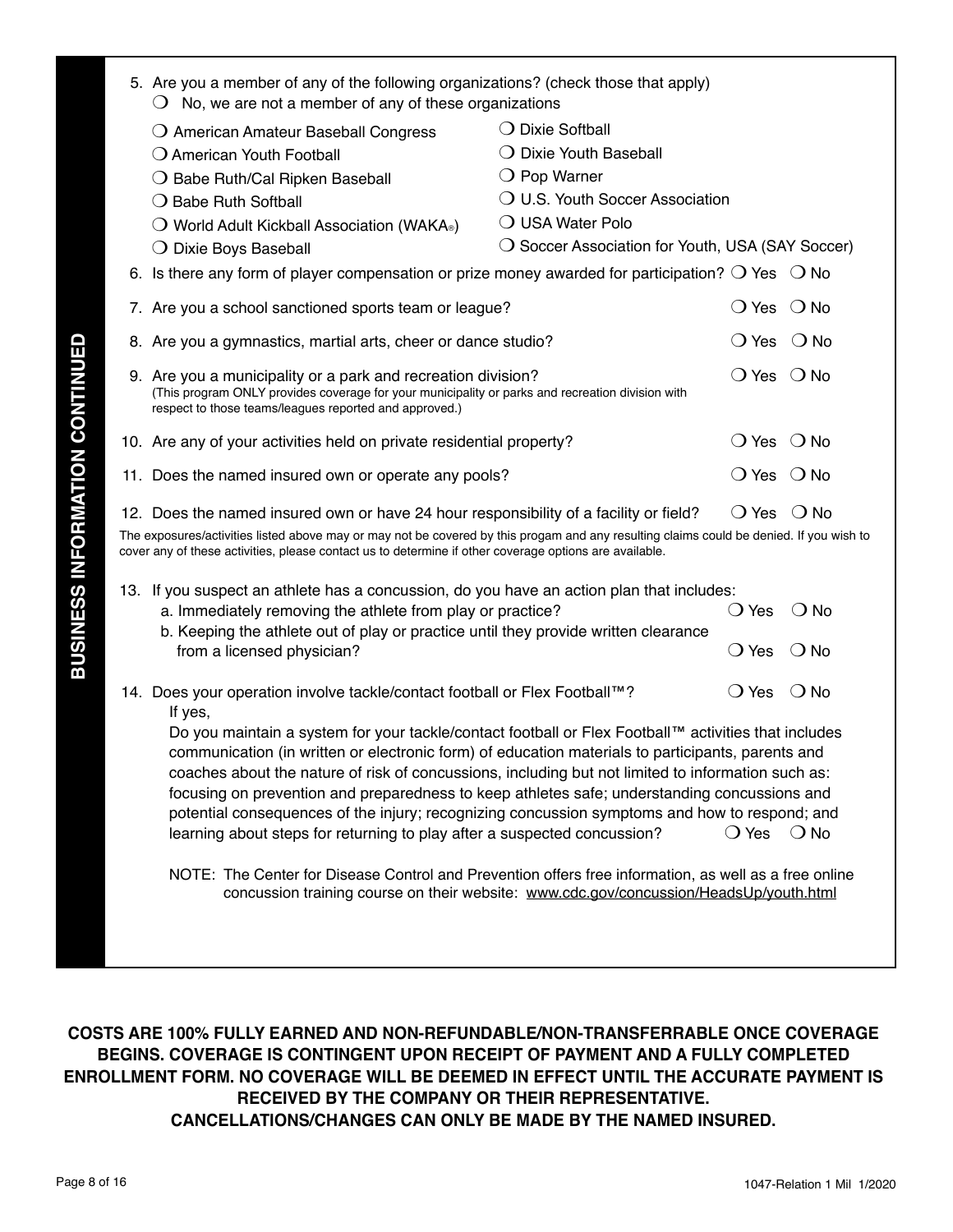### **PROGRAM PREMIUM CALCULATION**

Premium is determined by applying the appropriate rate for the coverage option selected to each individual participant in each sport and age group, and is subject to the minimum premium. All participants are required to be reported and a roster may be requested as verification.

| <b>CLASS A SPORTS - Rates</b> (per participant, all sports, all ages including | $\$\quad$ 3.57 |
|--------------------------------------------------------------------------------|----------------|
| Umpire & Referee Associations for Class A sports)                              |                |

| <b>CLASS B SPORTS - Rates (per participant, per sport)</b>                  |            |           |         |                      |  |  |  |
|-----------------------------------------------------------------------------|------------|-----------|---------|----------------------|--|--|--|
| <b>Ages</b>                                                                 | 12 & Under | $13 - 15$ | 16-19   | <b>20 &amp; Over</b> |  |  |  |
| Baseball, t-ball                                                            | \$6.28     | \$10.45   | \$16.67 | \$30.45              |  |  |  |
| Basketball, Ultimate frisbee, Flag & touch football, Team handball, Running | \$<br>6.04 | \$7.22    | \$15.09 | \$20.33              |  |  |  |
| Frisbee, Golf, Kickball, Tennis, Track & field, Swimming, Pickleball        | \$<br>5.75 | \$5.75    | \$5.75  | \$5.75               |  |  |  |
| Drill team, Dance team                                                      | \$6.43     | \$7.80    | \$16.93 | N/A                  |  |  |  |
| Cricket, Squash                                                             | \$<br>5.90 | \$9.50    | \$14.87 | \$26.74              |  |  |  |
| Water polo                                                                  | \$<br>7.40 | \$8.50    | \$10.27 | Class A \$ 3.57      |  |  |  |
| Softball                                                                    | \$5.93     | \$7.10    | \$16.67 | \$30.45              |  |  |  |
| Umpire/referee assoc. - Class B Sports                                      | \$8.77     | \$8.77    | \$8.77  | \$8.77               |  |  |  |
| Volleyball                                                                  | \$6.10     | \$6.10    | \$6.10  | \$6.10               |  |  |  |
| Weightlifting                                                               | \$17.05    | \$17.05   | \$17.05 | Class A \$ 3.57      |  |  |  |

#### **CLASS C SPORTS – Rates** (per participant, per sport)

|                                                                 | <b>Limited Brain Injury Coverage Option</b><br>refer to page 2 for details |           |           |                   | <b>Brain Injury Excluded Option</b> |           |           |                   |
|-----------------------------------------------------------------|----------------------------------------------------------------------------|-----------|-----------|-------------------|-------------------------------------|-----------|-----------|-------------------|
| Ages                                                            | 12 <sub>8</sub><br><b>Under</b>                                            | $13 - 15$ | $16 - 19$ | 20 &<br>Over      | 12 <sub>8</sub><br><b>Under</b>     | $13 - 15$ | $16 - 19$ | 20 &<br>Over      |
| Deck/floor/street hockey, Field<br>hockey, Roller hockey (quad) | \$6.75                                                                     | \$7.93    | \$15.80   | \$21.04           | \$6.04                              | \$7.22    | \$15.09   | \$20.33           |
| Cheerleading                                                    | \$7.14                                                                     | \$8.51    | \$17.65   | N/A               | \$6.43                              | \$7.80    | \$16.94   | N/A               |
| Lacrosse, Water hockey,<br>Flex Football™                       | \$8.11                                                                     | \$9.21    | \$10.98   | Class A<br>\$3.57 | \$7.40                              | \$8.50    | \$10.27   | Class A<br>\$3.57 |
| Soccer                                                          | \$8.72                                                                     | \$10.00   | \$12.05   | N/A               | \$8.01                              | \$9.29    | \$11.34   | N/A               |
| Tackle and contact football                                     | \$23.84                                                                    | \$42.09   | \$56.19   | N/A               | \$22.41                             | \$40.66   | \$54.76   | N/A               |
| Wrestling                                                       | \$17.76                                                                    | \$17.76   | \$17.76   | Class A<br>\$3.57 | \$17.05                             | \$17.05   | \$17.05   | Class A<br>\$3.57 |
| Umpire/referee assoc. -<br>Class C Sports                       | \$9.48                                                                     | \$9.48    | \$9.48    | \$9.48            | \$8.77                              | \$8.77    | \$8.77    | \$8.77            |

#### **Please select only one limit option to apply for all sports and age groups**

If you have Class A, Class B or Class C participants on the same team, you must use the Class A rate for all participants. Class A coverage will apply.

| <b>Sport</b>                                                                                 | <b>Class</b><br>A, B or C | <b>Exclude Brain</b><br><b>Injury Coverage?</b> | Age Group of<br>participants    | # of<br>participants | χ | Rate | $=$ | Premium        |
|----------------------------------------------------------------------------------------------|---------------------------|-------------------------------------------------|---------------------------------|----------------------|---|------|-----|----------------|
|                                                                                              |                           | Yes $\bigcirc$<br>$No$ $O$                      |                                 |                      | X | \$   | $=$ | \$             |
|                                                                                              |                           | $No$ $O$<br>Yes $\bigcirc$                      |                                 |                      | X | \$   | $=$ | \$             |
|                                                                                              |                           | Yes $\bigcirc$<br>$No$ $O$                      |                                 |                      | X | \$   | $=$ | \$             |
| For Umpire and Referee Associations - complete only if you are an Umpire/Referee Association |                           |                                                 |                                 |                      |   |      |     |                |
| List the sport you<br>umpire/referee                                                         | <b>Class</b><br>A, B or C | <b>Exclude Brain</b><br><b>Injury Coverage?</b> | Age group of<br>umpire/referees | # of members         | X | Rate | =   | <b>Premium</b> |
|                                                                                              |                           | $No$ $\bigcirc$<br>Yes $\bigcirc$               |                                 |                      | X | \$   | $=$ | \$             |
| <b>Premium:</b> (add all lines above)                                                        |                           |                                                 |                                 |                      |   |      | \$  |                |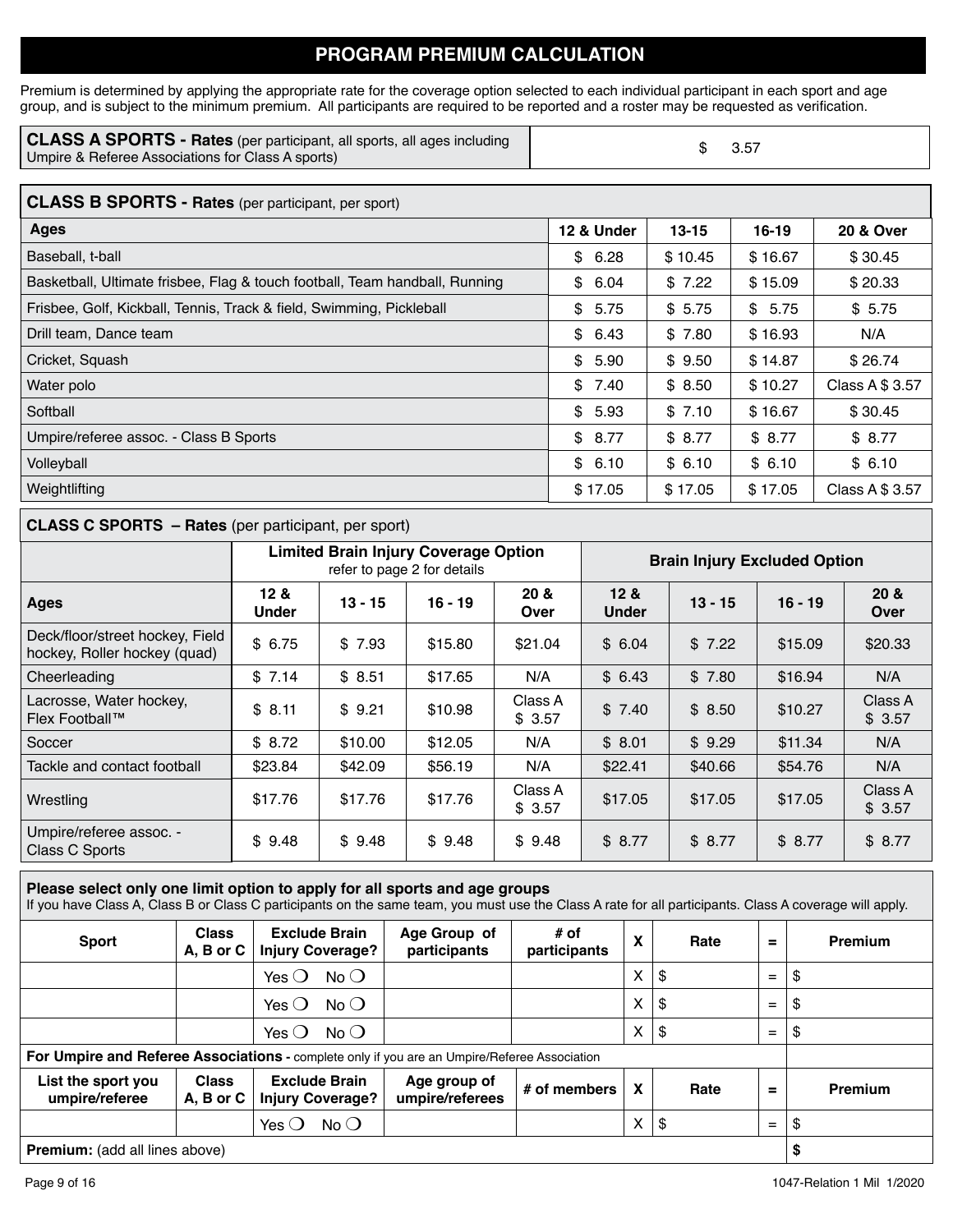### **Sexual Abuse or Sexual Molestation Liability Coverage OR Abuse, Molestation or Harassment or Sexual Conduct Defense Cost Reimbursement**

Coverage is contingent upon underwriting review and approval of the following questionnaire.

#### $\bigcirc$  Check here and skip this section if you do not want this coverage option

1. Does your organization currently have employees, volunteers or independent contractors?  $\Box$  Yes  $\Box$  No The term "Volunteers" means someone, including parent volunteers, who exerts control over or supervises participants.

|         | 2. Have any claims, allegations or charges of abuse, molestation or sexual misconduct<br>been made against you or your organization or anyone working on behalf of your organization?<br>If yes, please explain:                                                                                  | Yes<br>$\left( \quad \right)$ | ( ) No     |
|---------|---------------------------------------------------------------------------------------------------------------------------------------------------------------------------------------------------------------------------------------------------------------------------------------------------|-------------------------------|------------|
|         | 3. Are you aware of any occurrences that could lead to a claim?<br>If yes please explain:                                                                                                                                                                                                         | Yes<br>$\left( \quad \right)$ | $\odot$ No |
| If yes: | 4. Do you, your organization or sanctioning/governing body have written procedures in<br>place regarding the prevention and mitigation of abuse, molestation or sexual misconduct?                                                                                                                | ( ) Yes                       | $()$ No    |
|         | a. Do the procedures require that known or suspected abuse incidents must be<br>be reported to law enforcement?                                                                                                                                                                                   | ( ) Yes                       | ○ No       |
|         | b. Are written procedures provided or available to each employee, volunteer,<br>independent contractor or sanctioning/governing body member?                                                                                                                                                      | <b>Yes</b>                    | ( ) No     |
|         | c. Does your written plan include reasonable procedures to limit one-on-one interactions $\bigcirc$ Yes $\bigcirc$ No<br>between a minor and an adult (who is not the minor's legal guardian) to those that are<br>observable by another adult and within an interruptible distance, except under |                               |            |

- 5. Please complete the following questions regarding employee, volunteer, or independent contractor screening controls used by your organization.
	- $\bigcirc$  Check here and skip the chart below if you have no employees, volunteers, or independent contractors

| <b>Please Complete All Questions</b><br>The term "Volunteers/Independent contractors" in the following questions<br>means someone who exerts control over or supervises participants.                                                                                                          | <b>Employees</b><br>(Check Here if<br>No Employees $\bigcirc$ ) | <b>Volunteers/Independent</b><br>contractors<br>(Check Here if No Volunteers/<br>Independent contractors $\bigcirc$ ) |
|------------------------------------------------------------------------------------------------------------------------------------------------------------------------------------------------------------------------------------------------------------------------------------------------|-----------------------------------------------------------------|-----------------------------------------------------------------------------------------------------------------------|
| Are employee/volunteer applications required?<br>If yes, does the application include questions about whether<br>the individual has ever been convicted for any crime involving<br>physical violence or sex related offenses?<br>If yes and applicant checks yes, do you reject the applicant? | ( ) Yes<br>∩ No<br>() Yes () No<br>() Yes () No                 | () Yes () No<br>$()$ Yes $()$ No<br>$()$ Yes $()$ No                                                                  |
| Are background checks provided by a third party vendor/service?<br>If yes, do you reject an applicant with any history of physical<br>violence or sex related offenses?                                                                                                                        | () Yes () No<br>Yes<br>$\left( \quad \right)$<br>( ) N∩         | Yes<br>( ) No<br>$\left( \quad \right)$<br>( ) N∩<br>Yes                                                              |

Please explain any "No" responses to questions asked in #5: \_\_\_\_\_\_\_\_\_\_\_\_\_\_\_\_\_\_\_\_

emergency circumstances?

#### 6. Calculate premium

| <b>Rates</b>                                                                                                      |                                                                                               |  |  |  |
|-------------------------------------------------------------------------------------------------------------------|-----------------------------------------------------------------------------------------------|--|--|--|
| $\bigcirc$ Option 1 - \$1,000,000<br>Sexual Abuse or Sexual Molestation Liability                                 | \$0.71 x<br>$=$ \$<br>Total # of participants from page 9<br>\$150.00 minimum premium applies |  |  |  |
| $\bigcirc$ Option 2 - \$100,000<br>Abuse, Molestation, Harassment or Sexual<br>Conduct Defense Cost Reimbursement | \$100.00                                                                                      |  |  |  |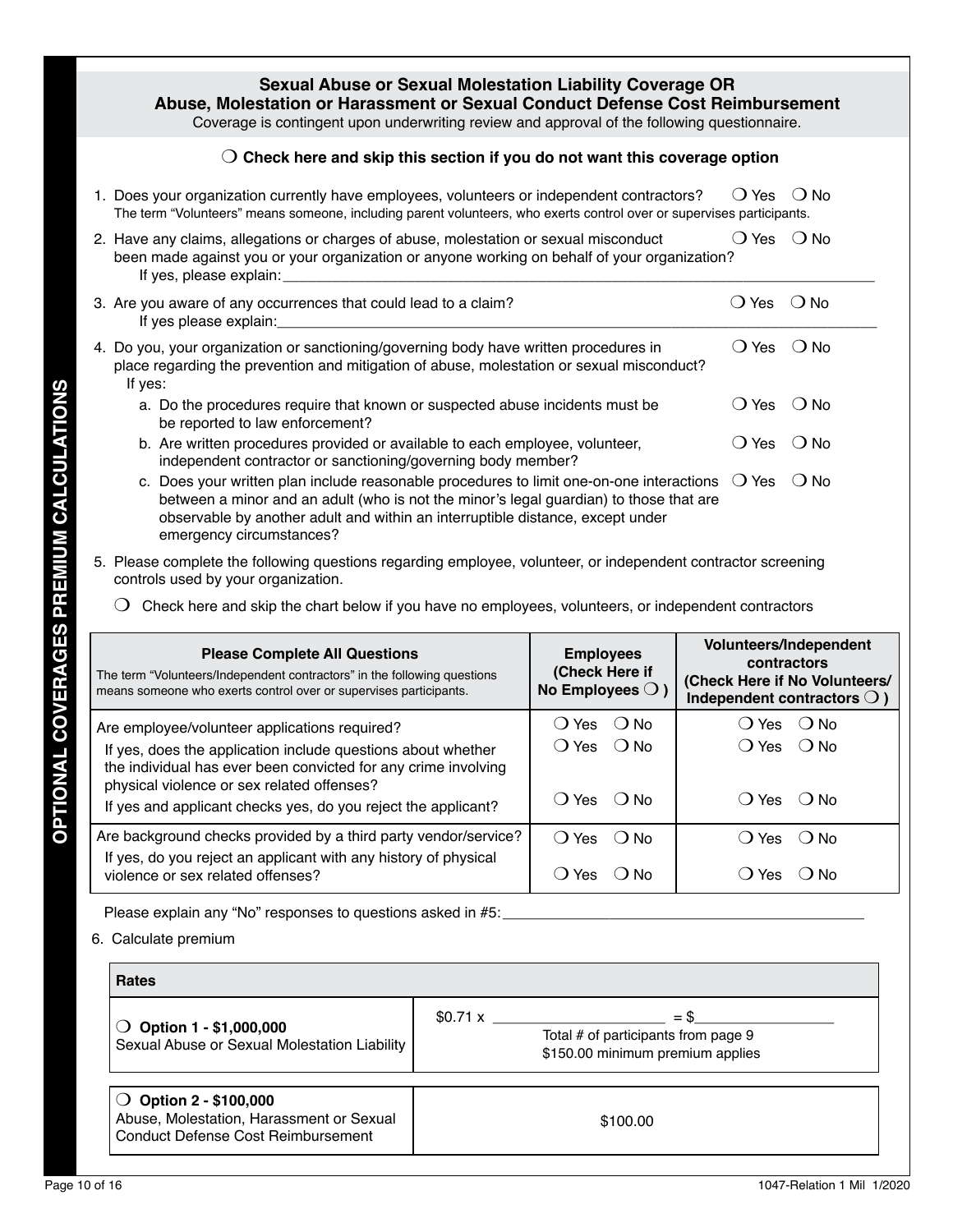### **Equipment and Contents Coverage (Inland Marine)**

m **Check here and skip this section if you do not want this coverage option**

TO AVOID A CO-INSURANCE PENALTY, YOU MUST INSURE 100% OF THE REPLACEMENT COST OF YOUR EQUIPMENT AND CONTENTS FOR ALL OF YOUR LOCATIONS.

### **Step 1: Fill in the values to determine your total replacement cost amount for ALL locations**

| Provide values for categories below<br>(DO NOT include those values already shown above)<br><b>Sports equipment</b> (such as balls, uniforms, pads, helmets, netting)<br><b>Field maintenance equipment</b> (such as lawn mowers, grooming equipment)<br>Concession stand equipment, excluding products (such as popcorn,<br>hot dog and soda machines)<br>Portable storage units (not permanent structures) | \$<br>$\begin{picture}(20,20) \put(0,0){\line(1,0){100}} \put(15,0){\line(1,0){100}} \put(15,0){\line(1,0){100}} \put(15,0){\line(1,0){100}} \put(15,0){\line(1,0){100}} \put(15,0){\line(1,0){100}} \put(15,0){\line(1,0){100}} \put(15,0){\line(1,0){100}} \put(15,0){\line(1,0){100}} \put(15,0){\line(1,0){100}} \put(15,0){\line(1,0){100}} \$<br>$\frac{1}{2}$<br>$\frac{1}{2}$                                                                                                                                                                          |
|--------------------------------------------------------------------------------------------------------------------------------------------------------------------------------------------------------------------------------------------------------------------------------------------------------------------------------------------------------------------------------------------------------------|----------------------------------------------------------------------------------------------------------------------------------------------------------------------------------------------------------------------------------------------------------------------------------------------------------------------------------------------------------------------------------------------------------------------------------------------------------------------------------------------------------------------------------------------------------------|
|                                                                                                                                                                                                                                                                                                                                                                                                              |                                                                                                                                                                                                                                                                                                                                                                                                                                                                                                                                                                |
|                                                                                                                                                                                                                                                                                                                                                                                                              |                                                                                                                                                                                                                                                                                                                                                                                                                                                                                                                                                                |
|                                                                                                                                                                                                                                                                                                                                                                                                              |                                                                                                                                                                                                                                                                                                                                                                                                                                                                                                                                                                |
|                                                                                                                                                                                                                                                                                                                                                                                                              |                                                                                                                                                                                                                                                                                                                                                                                                                                                                                                                                                                |
|                                                                                                                                                                                                                                                                                                                                                                                                              |                                                                                                                                                                                                                                                                                                                                                                                                                                                                                                                                                                |
|                                                                                                                                                                                                                                                                                                                                                                                                              |                                                                                                                                                                                                                                                                                                                                                                                                                                                                                                                                                                |
|                                                                                                                                                                                                                                                                                                                                                                                                              |                                                                                                                                                                                                                                                                                                                                                                                                                                                                                                                                                                |
|                                                                                                                                                                                                                                                                                                                                                                                                              |                                                                                                                                                                                                                                                                                                                                                                                                                                                                                                                                                                |
|                                                                                                                                                                                                                                                                                                                                                                                                              |                                                                                                                                                                                                                                                                                                                                                                                                                                                                                                                                                                |
|                                                                                                                                                                                                                                                                                                                                                                                                              |                                                                                                                                                                                                                                                                                                                                                                                                                                                                                                                                                                |
| Total replacement value for all location(s) (add all lines above)                                                                                                                                                                                                                                                                                                                                            | \$                                                                                                                                                                                                                                                                                                                                                                                                                                                                                                                                                             |
|                                                                                                                                                                                                                                                                                                                                                                                                              |                                                                                                                                                                                                                                                                                                                                                                                                                                                                                                                                                                |
| 1. Please describe the building type your equipment is stored in (e.g.: frame or fire resistive warehouse)                                                                                                                                                                                                                                                                                                   |                                                                                                                                                                                                                                                                                                                                                                                                                                                                                                                                                                |
| 2. Do you have a security system in place?                                                                                                                                                                                                                                                                                                                                                                   | $\bigcirc$ Yes $\bigcirc$ No                                                                                                                                                                                                                                                                                                                                                                                                                                                                                                                                   |
|                                                                                                                                                                                                                                                                                                                                                                                                              |                                                                                                                                                                                                                                                                                                                                                                                                                                                                                                                                                                |
|                                                                                                                                                                                                                                                                                                                                                                                                              |                                                                                                                                                                                                                                                                                                                                                                                                                                                                                                                                                                |
|                                                                                                                                                                                                                                                                                                                                                                                                              | $\bigcirc$ Yes $\bigcirc$ No                                                                                                                                                                                                                                                                                                                                                                                                                                                                                                                                   |
|                                                                                                                                                                                                                                                                                                                                                                                                              |                                                                                                                                                                                                                                                                                                                                                                                                                                                                                                                                                                |
|                                                                                                                                                                                                                                                                                                                                                                                                              |                                                                                                                                                                                                                                                                                                                                                                                                                                                                                                                                                                |
|                                                                                                                                                                                                                                                                                                                                                                                                              |                                                                                                                                                                                                                                                                                                                                                                                                                                                                                                                                                                |
|                                                                                                                                                                                                                                                                                                                                                                                                              |                                                                                                                                                                                                                                                                                                                                                                                                                                                                                                                                                                |
|                                                                                                                                                                                                                                                                                                                                                                                                              |                                                                                                                                                                                                                                                                                                                                                                                                                                                                                                                                                                |
|                                                                                                                                                                                                                                                                                                                                                                                                              |                                                                                                                                                                                                                                                                                                                                                                                                                                                                                                                                                                |
|                                                                                                                                                                                                                                                                                                                                                                                                              |                                                                                                                                                                                                                                                                                                                                                                                                                                                                                                                                                                |
|                                                                                                                                                                                                                                                                                                                                                                                                              |                                                                                                                                                                                                                                                                                                                                                                                                                                                                                                                                                                |
| $$.03 \times $$ = \$                                                                                                                                                                                                                                                                                                                                                                                         | \$                                                                                                                                                                                                                                                                                                                                                                                                                                                                                                                                                             |
|                                                                                                                                                                                                                                                                                                                                                                                                              | Complete ONLY if your replacement cost value is over \$100,000<br>3. Is any other operations, besides your own, or equipment of others stored in the same facility<br>in which you store your equipment?<br>4. Please attach a complete inventory list with values of each item<br>Step 3: Calculate premium<br>(If total calculated premium is less than the minimum premium, the total premium due is the minimum premium)<br><b>Equipment and Contents Premium</b><br>My total replacement value is between \$1 - \$10,000<br>(\$250 deductible will apply) |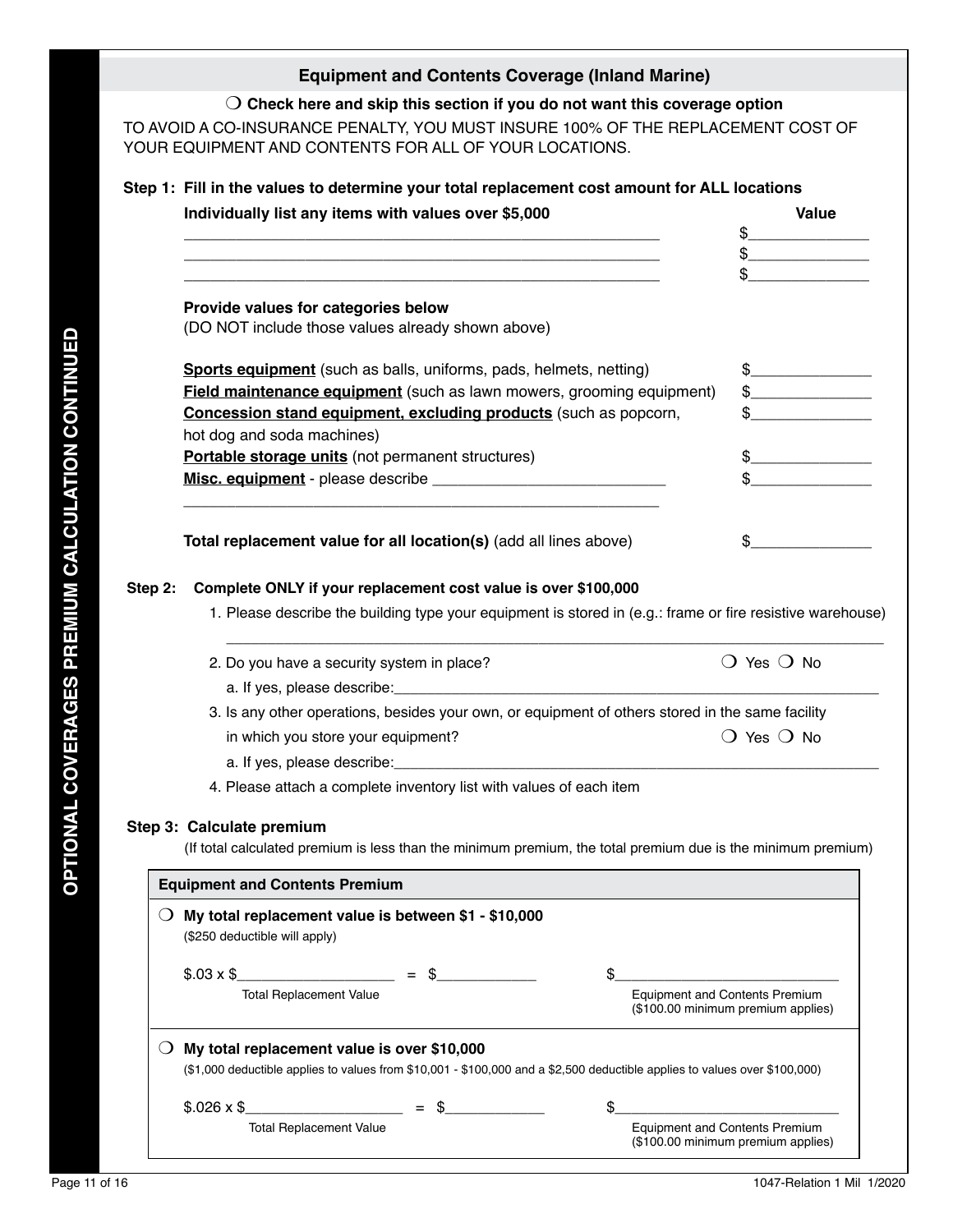|                                                                                                                                                                                                                                                                                                                                                                                                                                                                                                                                | Total Program Premium: (from page 9)                                                                                                                                                                                                                                                                                                                                      | \$ |        |     |  |
|--------------------------------------------------------------------------------------------------------------------------------------------------------------------------------------------------------------------------------------------------------------------------------------------------------------------------------------------------------------------------------------------------------------------------------------------------------------------------------------------------------------------------------|---------------------------------------------------------------------------------------------------------------------------------------------------------------------------------------------------------------------------------------------------------------------------------------------------------------------------------------------------------------------------|----|--------|-----|--|
| <b>Minimum Premium:</b>                                                                                                                                                                                                                                                                                                                                                                                                                                                                                                        |                                                                                                                                                                                                                                                                                                                                                                           | \$ | 300.00 |     |  |
| Total Program Premium Due: If the total calculated program premium is less than the<br>\$<br>(A)<br>minimum premium, the total program premium due is the minimum premium                                                                                                                                                                                                                                                                                                                                                      |                                                                                                                                                                                                                                                                                                                                                                           |    |        |     |  |
| <b>Optional Coverages</b>                                                                                                                                                                                                                                                                                                                                                                                                                                                                                                      |                                                                                                                                                                                                                                                                                                                                                                           |    |        |     |  |
|                                                                                                                                                                                                                                                                                                                                                                                                                                                                                                                                | Sexual Abuse/Sexual Molestation Premium: (from page 10)<br>$\bigcirc$ \$100,000 Defense Reimbursement Only OR<br>$\bigcirc$ \$1,000,000 Liability Limit                                                                                                                                                                                                                   | \$ |        | (B) |  |
|                                                                                                                                                                                                                                                                                                                                                                                                                                                                                                                                | Equipment and Contents Premium: (from page 11)                                                                                                                                                                                                                                                                                                                            | \$ |        | (C) |  |
|                                                                                                                                                                                                                                                                                                                                                                                                                                                                                                                                | <b>Subtotal Premium Due</b> (add $A + B + C$ )                                                                                                                                                                                                                                                                                                                            | \$ |        | (D) |  |
| <b>TOTAL COST SUMMARY</b><br>\$15.00<br>Risk Purchasing Group Administration Fee (required)<br>(E)                                                                                                                                                                                                                                                                                                                                                                                                                             |                                                                                                                                                                                                                                                                                                                                                                           |    |        |     |  |
| <b>Total Cost Due</b> (add $D + E$ )                                                                                                                                                                                                                                                                                                                                                                                                                                                                                           |                                                                                                                                                                                                                                                                                                                                                                           | \$ |        |     |  |
| not be automatically renewed.                                                                                                                                                                                                                                                                                                                                                                                                                                                                                                  | Complete this section if you require additional certificates listing a facility, property owner or similar third-party<br>as an additional insured on your policy. Provide a separate request for each additional certificate needed.<br>Note: Please request all additional insureds needed for this policy term. Additional insureds from the expiring policy term will |    |        |     |  |
|                                                                                                                                                                                                                                                                                                                                                                                                                                                                                                                                | 1. When is this certificate needed? : $\frac{1}{\sqrt{1-\frac{1}{2}}}$                                                                                                                                                                                                                                                                                                    |    |        |     |  |
|                                                                                                                                                                                                                                                                                                                                                                                                                                                                                                                                | 2. This certificate is for: $\bigcirc$ General Liability Coverage $\bigcirc$ Equipment & Contents/Inland Marine Coverage (if applicable)                                                                                                                                                                                                                                  |    |        |     |  |
|                                                                                                                                                                                                                                                                                                                                                                                                                                                                                                                                | $\bigcirc$ Hosted Tournament Coverage $\bigcirc$ Premises Liability for Sports Fields Coverage                                                                                                                                                                                                                                                                            |    |        |     |  |
| 3. What is the additional insured's relationship to you?<br>$\bigcirc$ Owner/manager/lessor of premises (facility or venue)<br>$\bigcirc$ Sponsor $\bigcirc$ Co-promoter<br>$\bigcirc$ Lessor of equipment/contents (liability) $\bigcirc$ Loss Payee (equipment/contents)<br><b>EQUESTS</b><br>○ Sports Governing Body<br>NOTE: The certificate holder will automatically be an Additional Insured for an Owner/manager/lessor, Sponsor or Co-Promoter relationship<br>4. Certificate holder/additional insured name: __<br>œ |                                                                                                                                                                                                                                                                                                                                                                           |    |        |     |  |
|                                                                                                                                                                                                                                                                                                                                                                                                                                                                                                                                |                                                                                                                                                                                                                                                                                                                                                                           |    |        |     |  |
|                                                                                                                                                                                                                                                                                                                                                                                                                                                                                                                                |                                                                                                                                                                                                                                                                                                                                                                           |    |        |     |  |
| <b>CERTIFICATE</b>                                                                                                                                                                                                                                                                                                                                                                                                                                                                                                             | 5. Does the certificate holder/additional insured require any special wording or endorsements? O Yes O No<br>If yes, check all that apply: $\bigcirc$ CG2026 $\bigcirc$ Primary $\bigcirc$ Waiver of subrogation                                                                                                                                                          |    |        |     |  |
|                                                                                                                                                                                                                                                                                                                                                                                                                                                                                                                                |                                                                                                                                                                                                                                                                                                                                                                           |    |        |     |  |
|                                                                                                                                                                                                                                                                                                                                                                                                                                                                                                                                | NOTE: If you are not sure, please attach a copy of the insurance requirements/instructions you've received.                                                                                                                                                                                                                                                               |    |        |     |  |
| If applicable:                                                                                                                                                                                                                                                                                                                                                                                                                                                                                                                 |                                                                                                                                                                                                                                                                                                                                                                           |    |        |     |  |
| 7. For Loss Payee:                                                                                                                                                                                                                                                                                                                                                                                                                                                                                                             |                                                                                                                                                                                                                                                                                                                                                                           |    |        |     |  |
|                                                                                                                                                                                                                                                                                                                                                                                                                                                                                                                                | The most common delay in certificate processing is caused by providing partial or incorrect name and/or                                                                                                                                                                                                                                                                   |    |        |     |  |

**instructions. Please check your request carefully before submitting.**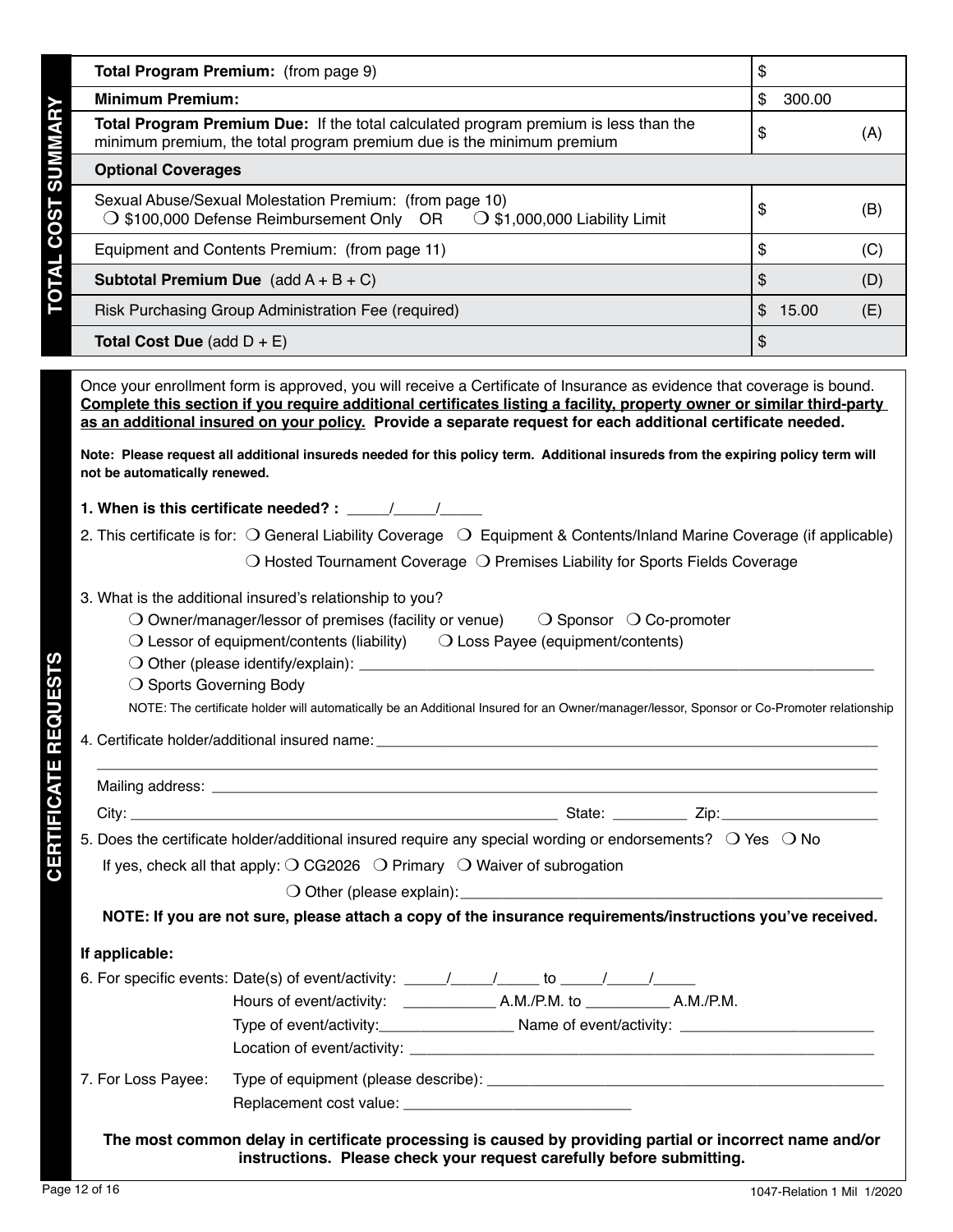So the method of the state in the state of the state of the state of the state of the state of the state of the state of the state of the state of the state of the state of the state of the state of the state of the state The following exclusions are contained in the commercial general liability coverage provided by this program. 24-hour premises liability (unless optional coverage is purchased for sports fields); Abuse, molestation, harassment or sexual conduct (unless optional coverage is purchased); Aircraft/hot air balloon; Airport; Amusement devices (The ownership, operation, maintenance or use of: any mechanical or non-mechanical ride, slide, or water slide, any inflatable recreational device, any bungee operation or equipment, any vertical device or equipment used for climbing-either permanently affixed or temporarily erected, or dunk tank. Amusement devices do not include any video or computer games or any device that is specifically designed for the training or instruction of the activity for which you are enrolled.); Animals (injury or death to, or injury, death or property damage caused by any animal owned, rented or hired by you); Asbestos; Athletic or sports participants in: Box lacrosse, Broomball, Diving, Dodgeball, Gymnastics, Hurling, Ice hockey, Inline hockey, Inline skating (speed), Judo, Karate, Lacrosse (age 20 & over), Martial arts, Powerlifting (age 20 & over), Ringette, Roller hockey (inline), Taekwondo, Takraw, Umpire/referee association for Class A Sports, Water hockey (age 20 & over), Water polo (age 20 & over), Weightlifting (age 20 & over), Wrestling (age 20 & over); Babysitting/child care services; Carnivals/festivals; Cheer and dance studios; Commercial general liability standard exclusions (CG0001 04/13 edition); Concerts; Cryogenic chambers/therapy; Employment-related practices; Events involving gambling (eg: bingo, casino nights, poker, Texas hold'em tournaments); Events where alcoholic beverages are furnished or served by you, your employees or your "volunteer workers"; Fireworks; Fungi or bacteria; Gymnastics studios; Haunted attractions; Intercollegiate & Interscholastic teams, leagues and associations; Lead; Martial arts studios; Non-rostered participants at tournaments hosted by the enrolled member (unless optional coverage is purchased); Nuclear energy liability; Operation, ownership or management of any athletic facility or field, other than while being used for covered activities; Operations of independent concessionaires/vendors in conjunction with your organization; Performers; Rodeos; Saddle animals; Snowmobile; Sports events/activities involving participants in sports other than those reported and for whom premium has been paid; Transportation of athletes/participants; Violation of statutes that govern e-mails, faxes, phone calls or other methods of sending materials or information; Those operations listed as ineligible: Adventure races, Aerobic exercise, Bandy, Biathlon, BMX/stunt cycling, Boating activities/sports, Bobsled, Body boarding, Boxing, Canoe, Cheerleading (age 20 & over), Climbing, Cycling, Dance team (age 20 & over), Drill team/majorette (age 20 & over), Equestrian, Fitness – aerobics and exercise, Flex Football™ (age 20 & over), Hammer throw, Hang gliding, Hostelling, Inline (extreme/stunt/aggressive/free-style) skating, Jai alai, Javelin, Kayaking, Kite surfing, Luge (street), Marathon, Mixed martial arts; Modern pentathlon, Mountain biking and/or hiking, Mountain boarding, Open water fishing, Open water activities/sports, Orienteering, Outrigging, Parachute, Parasailing, Physical fitness, Physique (Pose) performance, Polo (horse), Rafting, Rodeo, Roller derby, Rowing/Crew, Rugby, Sailing, Scuba diving, Shooting sports and/or hunting, Skateboarding, Skiing (snow or water), Sky diving, Sky surfing, Sled dog racing, Snorkeling, Snow boarding, Snow surfing, Soccer (age 20 & over), Sports parachuting, Strength and conditioning, Streetball, Surfing (including boogie boards), Tackle and contact football (age 20 & over), Trampoline, Trapeze, Triathlon, Unicycling, Wake boarding, Wind surfing, Yachting

### **COSTS ARE 100% FULLY EARNED AND NON-REFUNDABLE/NON-TRANSFERRABLE ONCE COVERAGE BEGINS.**

### **COVERAGE IS CONTINGENT UPON RECEIPT OF PAYMENT AND A FULLY COMPLETED ENROLLMENT FORM.**

### **NO COVERAGE WILL BE DEEMED IN EFFECT UNTIL THE ACCURATE PAYMENT IS RECEIVED BY THE COMPANY OR THEIR REPRESENTATIVE.**

### **CANCELLATIONS/CHANGES CAN ONLY BE MADE BY THE NAMED INSURED.**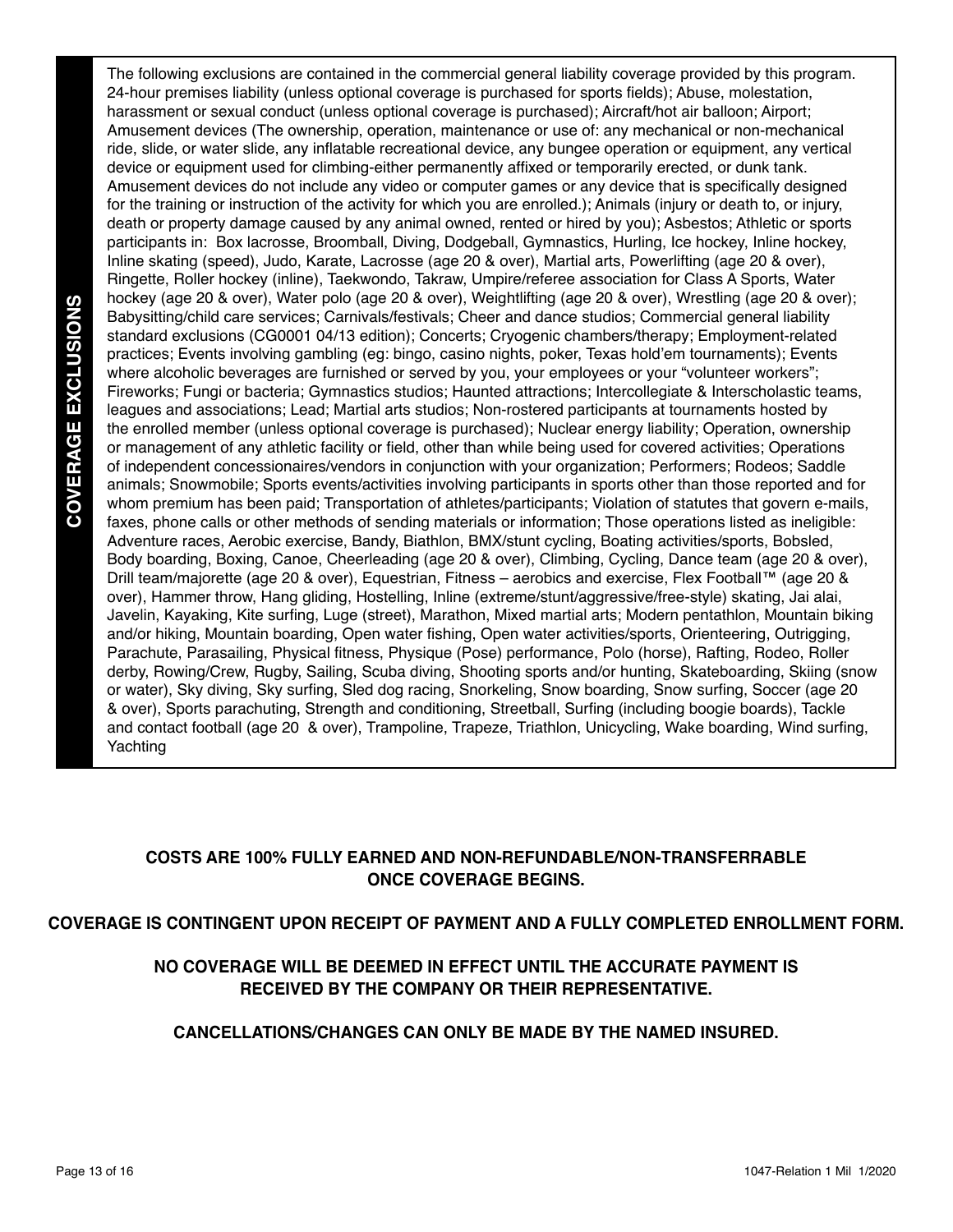## **Warranty & Electronic Disclosure and Consent PLEASE READ, COMPLETE #9 BELOW, AND SIGN ON PAGE 15**

**Warranty and Disclosure Statement:** I understand that the insurance company, in determining whether to provide insurance coverage, will rely on the information contained in this form and all other information being submitted. I hereby warrant, represent and confirm that, to the best of my knowledge, all information provided is complete, true and correct.

I am aware that the insurance company expects accurate reporting for my premium calculation. I understand that my book and records may be examined or audited by the insurance company at any time during the coverage period and up to three years thereafter. Intentional misrepresentation or misreporting may jeopardize coverage. We reserve the right to decline/void any ineligible coverage.

I further acknowledge that, I have reviewed all information provided with this enrollment form and understand the exclusions which apply, as well as the activities and operations for which coverage is not provided.

#### **Electronic Signature Disclosure and Consent**

The Electronic Signatures in Global and National Commerce Act (15 U.S.C. § 7001, et seq.) provides that a signature, contract or other record may not be denied legal effect, validity or enforceability solely because it is in electronic form or because an electronic signature was used in a transaction.

Relation Insurance Services (Relation), whether on its own behalf, and/or on behalf of an insurer and/or third parties, may utilize the internet, email, cloud services, digital storage, digital media or similar electronic means to transmit Policy Documents to its clients. This Agreement informs you of your rights when we are delivering and you are receiving such documents from us electronically.

- 1. I hereby voluntarily consent to proceeding with this transaction, and all subsequent actions related to this transaction, electronically.
- 2. I understand that further documents relating to this insurance purchased through Relation, including but not limited to correspondence, communications, confirmations, requests for premium payments and policy documents, may, to the extent permitted by law, be transmitted by electronic means to me, including by e-mail sent to the e-mail address I have provided as part of this transaction and/or my on-line registration. I consent to such documents being provided to me electronically.
- 3. Notwithstanding paragraph 2, any notice of cancellation shall be sent to me by mailing to the address I have provided as part of my registration and/or application for insurance, or to such other address for which I have provided notice pursuant to the terms of the policy.
- 4. Any change or revision to the e-mail address or other electronic contact information which I have provided as part of this transaction and/or my on-line registration process shall be requested by me by faxing, emailing or by mailing a written notice to: Relation Insurance Services - Specialty Risk, Inc., P.O. Box 25936, Overland Park, KS 66225.
- 5. I understand that I have the right to obtain a paper copy of any electronic record provided to me pursuant to this transaction or any subsequent transaction involving my coverage by mailing a written request to the address provided in paragraph 4.
- 6. In order to access the electronic records provided, the following hardware and software are required: (a) a personal computer or other device through which Internet access is available, (b) an Internet connection, (c) an e-mail account with an Internet service provider, and (d) Adobe Acrobat Reader.
- 7. I understand that I have the right and option to withdraw my consent to the receipt of further electronic documents at any time, by faxing, emailing or mailing a written request to the address provided in paragraph 4. By withdrawing my consent to electronic delivery of documents I understand that I will receive a paper copy of future policy documentation.
- 8. Information relating to this transaction is subject to the terms of our privacy statement, a copy of which is provided at www.4RecSportsAndMore.com.
- 9. DOCUMENT DELIVERY. After this enrollment form is approved, you will receive a certificate of insurance showing evidence that coverage has been bound. When submitted through an insurance agent or broker, this coverage document will only be delivered to them. Additional certificate requests will be issued to the same person. Providing an email address in this application will be deemed consent to us to deliver documents and communication to you electronically.

| <b>IMPORTANT INFORMATION. PLEASE READ AND SIGN.</b>                                        | Relation Insurance Services (Relation), whether on its own behalf, and/or on behalf of an insurer and/or third parties, may utilize the internet, email,<br>cloud services, digital storage, digital media or similar electronic means to transmit Policy Documents to its clients. This Agreement informs you of your                                                                                                                          |
|--------------------------------------------------------------------------------------------|-------------------------------------------------------------------------------------------------------------------------------------------------------------------------------------------------------------------------------------------------------------------------------------------------------------------------------------------------------------------------------------------------------------------------------------------------|
| rights when we are delivering and you are receiving such documents from us electronically. |                                                                                                                                                                                                                                                                                                                                                                                                                                                 |
|                                                                                            | By agreeing to proceed with this transaction, you acknowledge and consent to the following:                                                                                                                                                                                                                                                                                                                                                     |
|                                                                                            | 1. I hereby voluntarily consent to proceeding with this transaction, and all subsequent actions related to this transaction, electronically.                                                                                                                                                                                                                                                                                                    |
| consent to such documents being provided to me electronically.                             | 2. I understand that further documents relating to this insurance purchased through Relation, including but not limited to correspondence,<br>communications, confirmations, requests for premium payments and policy documents, may, to the extent permitted by law, be transmitted by<br>electronic means to me, including by e-mail sent to the e-mail address I have provided as part of this transaction and/or my on-line registration. I |
|                                                                                            | 3. Notwithstanding paragraph 2, any notice of cancellation shall be sent to me by mailing to the address I have provided as part of my registration<br>and/or application for insurance, or to such other address for which I have provided notice pursuant to the terms of the policy.                                                                                                                                                         |
| Services - Specialty Risk, Inc., P.O. Box 25936, Overland Park, KS 66225.                  | 4. Any change or revision to the e-mail address or other electronic contact information which I have provided as part of this transaction and/or my<br>on-line registration process shall be requested by me by faxing, emailing or by mailing a written notice to: Relation Insurance                                                                                                                                                          |
|                                                                                            | 5. I understand that I have the right to obtain a paper copy of any electronic record provided to me pursuant to this transaction or any<br>subsequent transaction involving my coverage by mailing a written request to the address provided in paragraph 4.                                                                                                                                                                                   |
| Adobe Acrobat Reader.                                                                      | 6. In order to access the electronic records provided, the following hardware and software are required: (a) a personal computer or other<br>device through which Internet access is available, (b) an Internet connection, (c) an e-mail account with an Internet service provider, and (d)                                                                                                                                                    |
| that I will receive a paper copy of future policy documentation.                           | 7. I understand that I have the right and option to withdraw my consent to the receipt of further electronic documents at any time, by faxing, emailing<br>or mailing a written request to the address provided in paragraph 4. By withdrawing my consent to electronic delivery of documents I understand                                                                                                                                      |
| www.4RecSportsAndMore.com.                                                                 | 8. Information relating to this transaction is subject to the terms of our privacy statement, a copy of which is provided at                                                                                                                                                                                                                                                                                                                    |
| documents and communication to you electronically.                                         | 9. DOCUMENT DELIVERY. After this enrollment form is approved, you will receive a certificate of insurance showing evidence that coverage<br>has been bound. When submitted through an insurance agent or broker, this coverage document will only be delivered to them. Additional<br>certificate requests will be issued to the same person. Providing an email address in this application will be deemed consent to us to deliver            |
|                                                                                            | If you DO NOT want to be emailed please check here and select your preferred method of document delivery. $\bigcirc$                                                                                                                                                                                                                                                                                                                            |
|                                                                                            |                                                                                                                                                                                                                                                                                                                                                                                                                                                 |
| $\bigcirc$ Mail to:                                                                        | attn: and the state of the state of the state of the state of the state of the state of the state of the state of the state of the state of the state of the state of the state of the state of the state of the state of the                                                                                                                                                                                                                   |
|                                                                                            |                                                                                                                                                                                                                                                                                                                                                                                                                                                 |
| Applicant or agent signature                                                               | __ Date: _____                                                                                                                                                                                                                                                                                                                                                                                                                                  |
|                                                                                            |                                                                                                                                                                                                                                                                                                                                                                                                                                                 |
|                                                                                            | If an agent: Check here to acknowledge you are signing on behalf of the named insured $\bigcirc$                                                                                                                                                                                                                                                                                                                                                |
|                                                                                            | AGENTS: YOU MUST CONTINUE TO NEXT PAGE AND COMPLETE AGENT WARRANTY SECTION<br>Enrollments cannot be accepted unless this section is completed                                                                                                                                                                                                                                                                                                   |
| Page 14 of 16                                                                              | 1047-Relation 1 Mil 1/2020                                                                                                                                                                                                                                                                                                                                                                                                                      |
|                                                                                            |                                                                                                                                                                                                                                                                                                                                                                                                                                                 |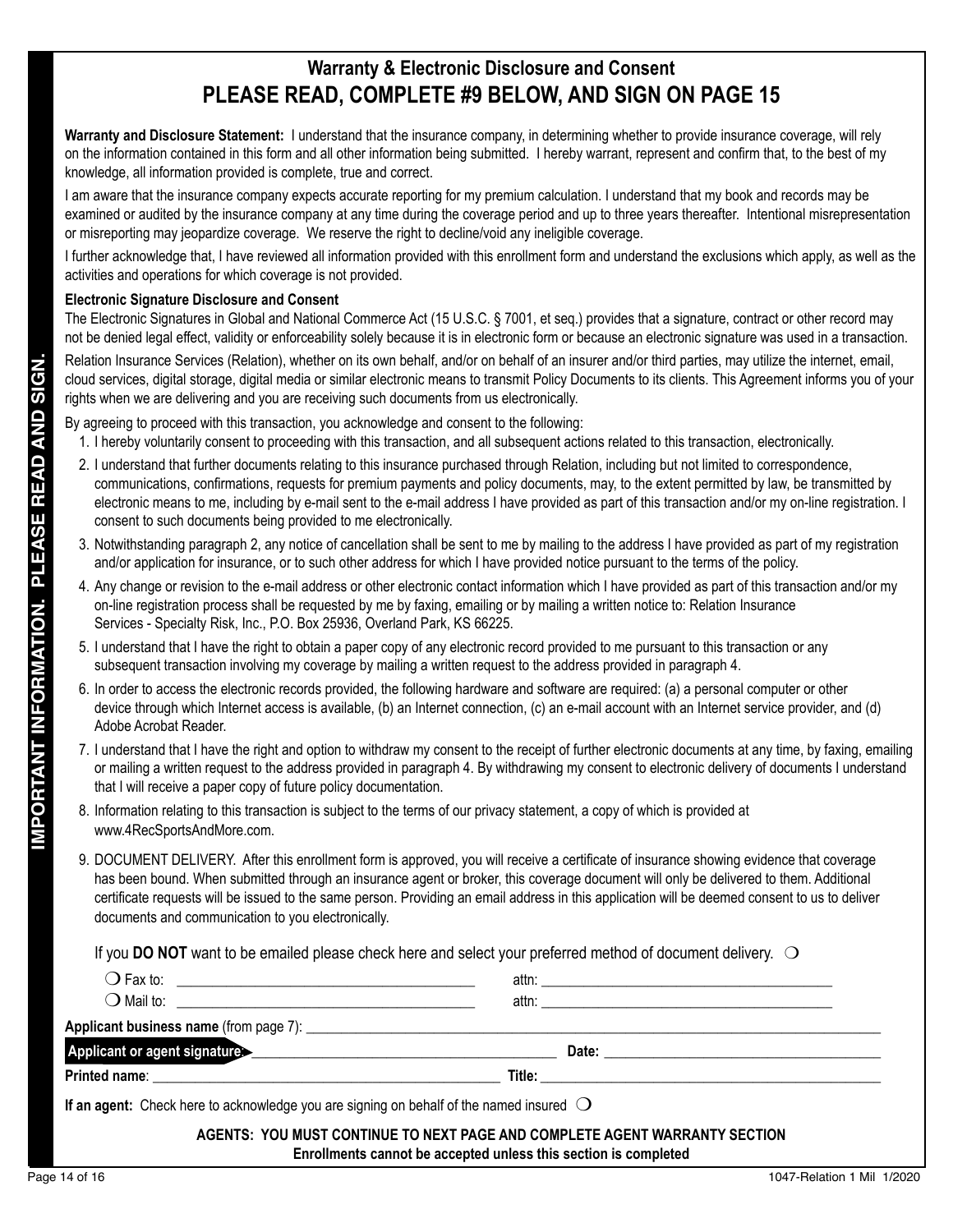### **AGENTS:**

| Address | City | State | Zip                                             |  |
|---------|------|-------|-------------------------------------------------|--|
|         |      |       |                                                 |  |
|         |      |       |                                                 |  |
|         |      |       | Agent/contact name: _______________<br>Tax I.D. |  |

I represent and warrant as an insurance producer that I currently maintain, and will maintain, all individual, corporate or agency licenses or permits to conduct insurance business in the state coverage for this insured is being written. I further represent and warrant that I currently maintain errors and omissions insurance with a minimum limit of \$1,000,000 for myself, my officers, and employees. If requested by us, I will provide you with reasonably satisfactory evidence of all of the above mentioned items.

I understand that agents do not have authority to issue binders or a certificate of insurance on behalf of this program.

| $\overline{\phantom{a}}$<br>. .<br>. . | Date: |
|----------------------------------------|-------|
|                                        |       |

#### **Applicable in AL**

Any person who knowingly presents a false or fraudulent claim for payment of a loss or benefit or who knowingly presents false information in an application for insurance is guilty of a crime and may be subject to restitution fines or confinement in prison, or any combination thereof.

#### **Applicable in AR, LA, MD, RI and WV**

Any person who knowingly (or willfully)\* presents a false or fraudulent claim for payment of a loss or benefit or knowingly (or willfully)\* presents false information in an application for insurance is guilty of a crime and may be subject to fines and confinement in prison. \*Applies in MD Only.

#### **Applicable in CO**

The uniterative by the state method in the symptometic season. The paper of the state in the symptometic contents and the interaction of the purpose of defrauding or method in the material and which kies information at con It is unlawful to knowingly provide false, incomplete, or misleading facts or information to an insurance company for the purpose of defrauding or attempting to defraud the company. Penalties may include imprisonment, fines, denial of insurance and civil damages. Any insurance company or agent of an insurance company who knowingly provides false, incomplete, or misleading facts or information to a policyholder or claimant for the purpose of defrauding or attempting to defraud the policyholder or claimant with regard to a settlement or award payable from insurance proceeds shall be reported to the Colorado Division of Insurance within the Department of Regulatory Agencies.

#### **Applicable in DC**

WARNING: It is a crime to provide false or misleading information to an insurer for the purpose of defrauding the insurer or any other person. Penalties include imprisonment and/or fines. In addition, an insurer may deny insurance benefits if false information materially related to a claim was provided by the applicant.

#### **Applicable in FL**

Any person who knowingly and with intent to injure, defraud, or deceive any insurer files a statement of claim or an application containing any false, incomplete, or misleading information is guilty of a felony of the third degree.

#### **Applicable in KY**

Any person who knowingly and with intent to defraud any insurance company or other person files an application for insurance containing any materially false information or conceals, for the purpose of misleading, information concerning any fact material thereto commits a fraudulent insurance act, which is a crime. **Applicable in ME, TN, and WA**

It is a crime to knowingly provide false, incomplete or misleading information to an insurance company for the purpose of defrauding the company. Penalties (may)\* include imprisonment, fines and denial of insurance benefits. \*Applies in ME Only.

#### **Applicable in NM**

Any person who knowingly presents a false or fraudulent claim for payment of a loss or benefit or knowingly presents false information in an application for insurance is guilty of a crime and may be subject to civil fines and criminal penalties.

#### **Applicable in NJ**

Any person who includes any false or misleading information on an application for an insurance policy is subject to criminal and civil penalties.

#### **Applicable in NY**

Any person who knowingly and with intent to defraud any insurance company or other person files an application for insurance or statement of claim containing any materially false information, or conceals for the purpose of misleading, information concerning any fact material thereto commits a fraudulent insurance act, which is a crime, and shall also be subject to a civil penalty not to exceed five thousand dollars and the stated value of the claim for each such violation.

#### **Applicable in OH**

Any person who, with intent to defraud or knowing that he is facilitating a fraud against an insurer, submits an application or files a claim containing a false or deceptive statement is guilty of insurance fraud.

#### **Applicable in OK**

WARNING: Any person who knowingly, and with intent to injure, defraud or deceive any insurer, makes any claim for the proceeds of an insurance policy containing any false, incomplete or misleading information is guilty off a felony. **Applicable PA**

Any person who knowingly and with intent to defraud any insurance company or other person files an application for insurance or statement of claim containing any materially false information or conceals for the purpose of misleading, information concerning any fact material thereto commits a fraudulent insurance act, which is a crime and subjects such person to criminal and civil penalties.

#### **Applicable in OR**

Any person who knowingly and with intent to defraud or solicit another to defraud the insurer by submitting an application containing a false statement as to any material fact may be violating state law.

#### **Applicable in VA**

It is a crime to knowingly provide false, incomplete or misleading information to an insurance company for the purpose of defrauding the company. Penalties include imprisonment, fines and denial of benefits.

FRAUD APPS (2019/11)